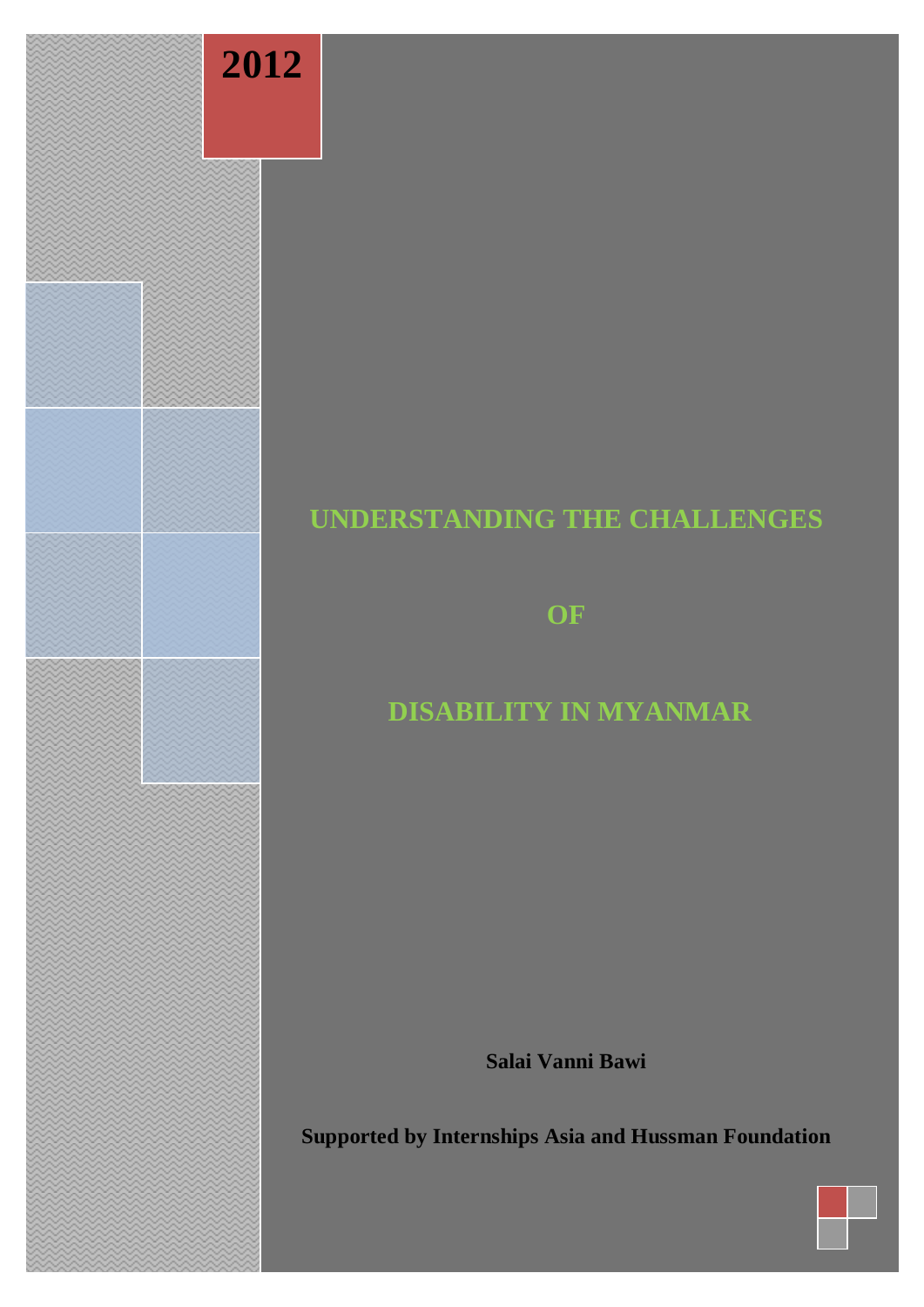# **Contents**

| <b>List of Acronyms</b>                               |                                                                |  |
|-------------------------------------------------------|----------------------------------------------------------------|--|
| <b>Glossary</b>                                       |                                                                |  |
| 1. Acknowledgements                                   |                                                                |  |
| 2. Executive summary                                  |                                                                |  |
| 3. Introduction                                       |                                                                |  |
| 4. Research objectives                                |                                                                |  |
| 5. Research methodology                               |                                                                |  |
| <b>6. Study locations</b>                             |                                                                |  |
| 7. Analysis                                           |                                                                |  |
| 7.1                                                   |                                                                |  |
| 7.2                                                   | Challenges at the family level                                 |  |
| 7.3                                                   | <b>Challenges for health and protection</b>                    |  |
| 7.4<br>Challenges with education, independent living, |                                                                |  |
|                                                       | vocational training and livelihoods provision                  |  |
| 7.5                                                   |                                                                |  |
| 7.6                                                   | Challenges for information channels on disability services  21 |  |
| <b>Challenges for funding</b><br>7.7                  |                                                                |  |
| 8. Case stories                                       |                                                                |  |
| 9. Conclusion                                         | .26                                                            |  |
|                                                       |                                                                |  |
| <b>Annexes</b>                                        |                                                                |  |
| <b>References</b>                                     |                                                                |  |
| <b>Researcher biography</b>                           |                                                                |  |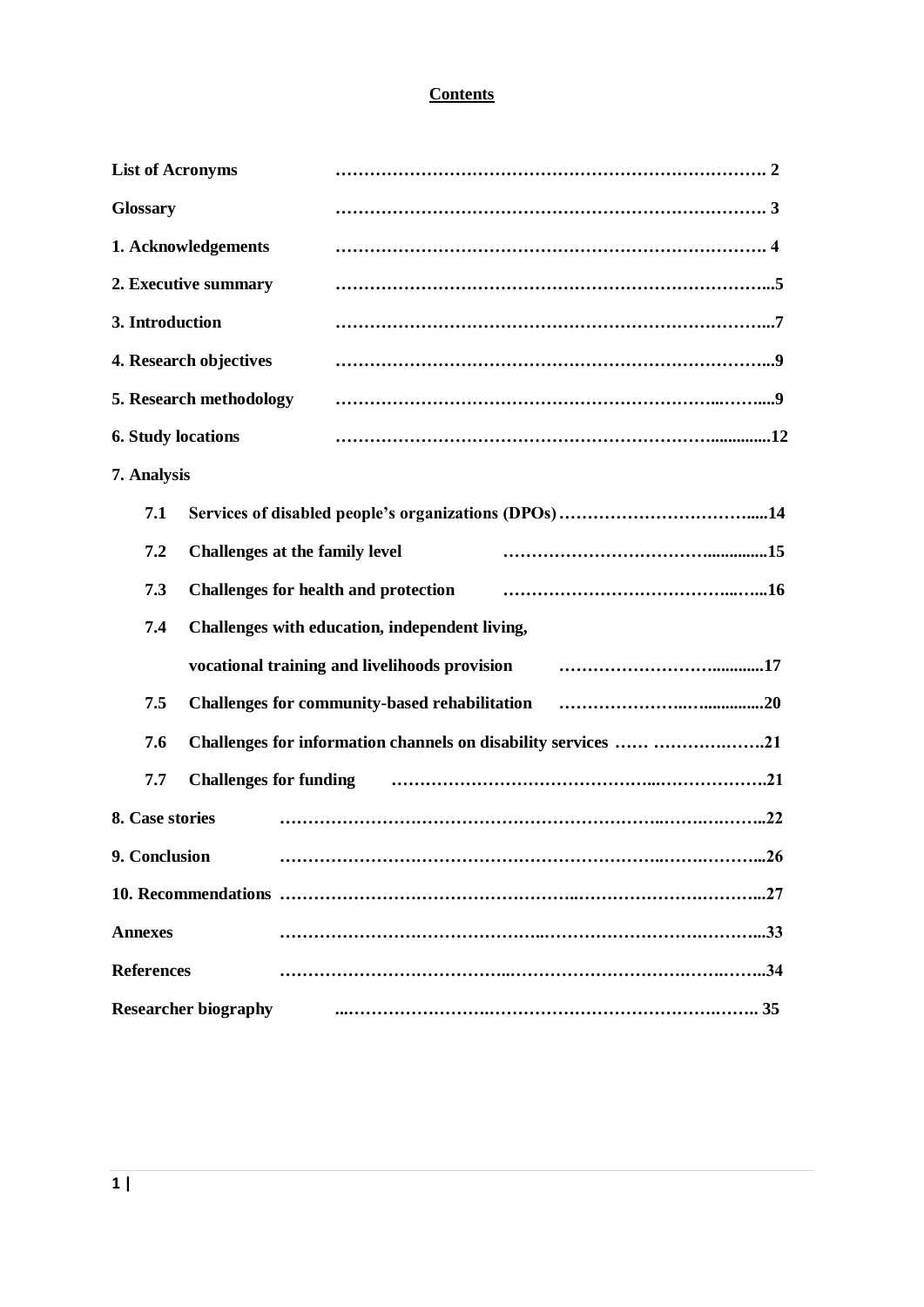# **List of Acronyms**

| <b>AEP</b>  | <b>Adaptive Education Program</b>                 |
|-------------|---------------------------------------------------|
| <b>CBO</b>  | <b>Community Based Organization</b>               |
| <b>CBR</b>  | <b>Community Based Rehabilitation</b>             |
| <b>CRPD</b> | Convention on Rights of Persons with Disabilities |
| <b>DPO</b>  | Disabled People's Organization                    |
| <b>DSW</b>  | Department of Social Welfare                      |
| GO          | Government Organization                           |
| <b>ID</b>   | <b>Intellectual Disability</b>                    |
| <b>INGO</b> | International Non-Government Organization         |
| <b>NGO</b>  | Non-Government Organization                       |
| <b>PWD</b>  | Person with Disabilities                          |
| <b>SHG</b>  | Self Help Group                                   |
| <b>TLMI</b> | The Leprosy Mission International                 |
|             |                                                   |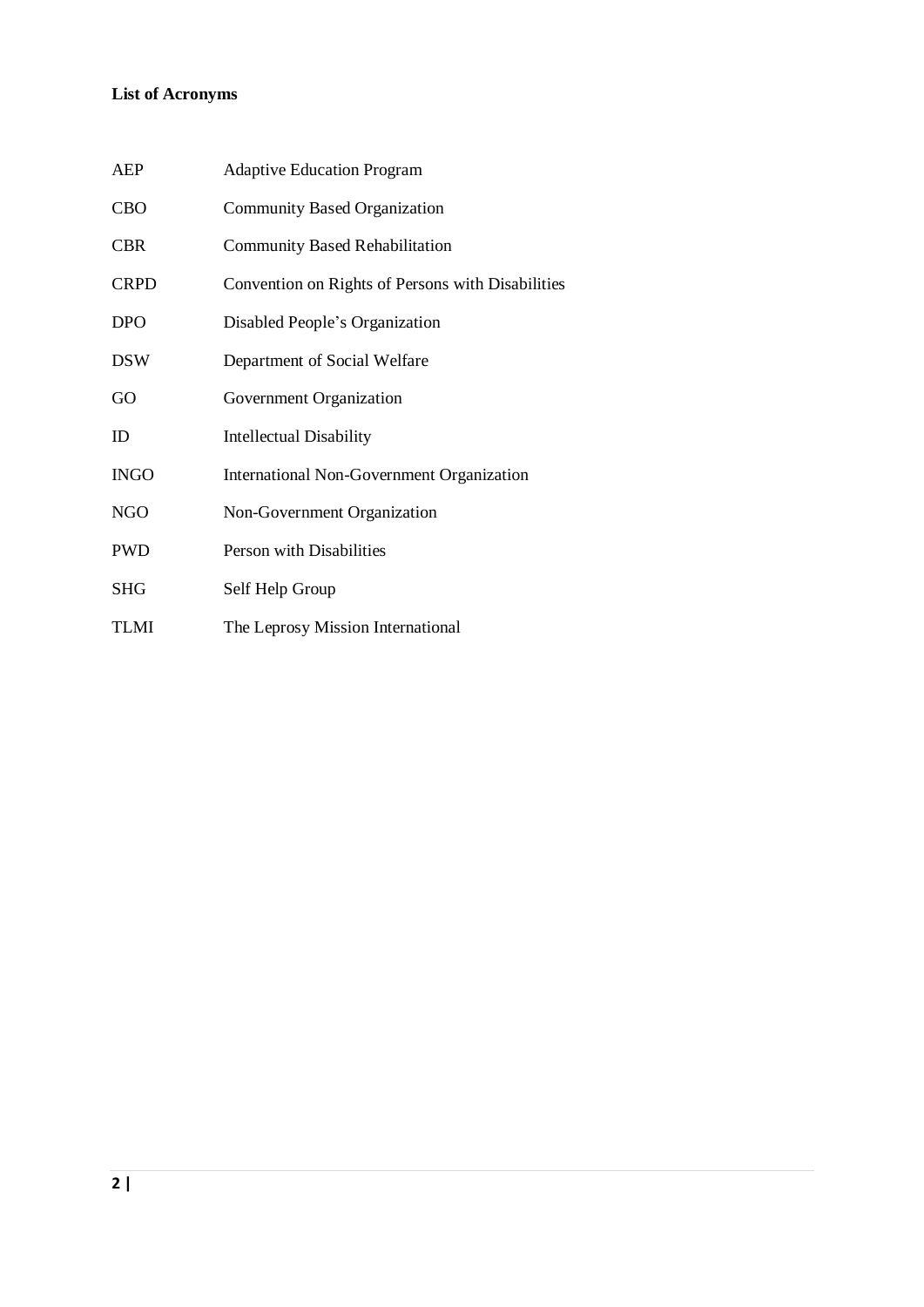## **Glossary**

- Adaptive Education Program (AEP) Adaptive Education Programs (AEP) provide special support services to students who have difficulty functioning in the standard curriculum due to an identified learning disability or a significant learning discrepancy. Students who qualify on the basis of psycho-educational test results and personal interviews, and who are accepted into the AEP, enroll in a Learning Strategies Class. This class combines a learning strategies/tutorial approach to developing learning and study skills which can be applied in all other curriculum areas to enhance academic performance there, as well as in real life situations.
- Autism Present from early childhood, autism is a developmental condition characterized by great difficulty in communicating and forming relationships with other people, and in using language and abstract concepts. The cause of autism in children is unknown, but the researchers generally believe that it stems from a problem in the central nervous system, not in the way parents have treated the child or in others aspects of the environment.
- Institution Any venue offering long-term residential and non-residential services for PWDs, including basic and adaptive education, and livelihoods provision.
- Intellectual disability Intellectual disability is a disability which is characterized by significant limitations both in intellectual functioning (reasoning, learning, problem solving) and in adaptive behavior, which covers a range of everyday social and practical skills. Intellectual disability forms a subset within the large universe of developmental disability, but the boundaries are often blurred as many individuals fall into both categories to differing degrees and for different reasons.
- Job coaching A range of job-finding skills workshops including CV development, application form completion, interview practice, etc.
- Livelihood(s) provision A combination of provision of vocational training and start-up capital to start own small business.
- Medical schemes Medical schemes provide some free medical costs including some operation costs, food during hospital stays and medicines.
- Shelter workshop A workshop where PWDs can produce handicrafts that are then sold through the workshop, which identifies a market for the products.
- Special education Special education is instruction that is specially designed to meet the unique needs of children which result from having a disability, so that they may learn the information and skills that other children are learning.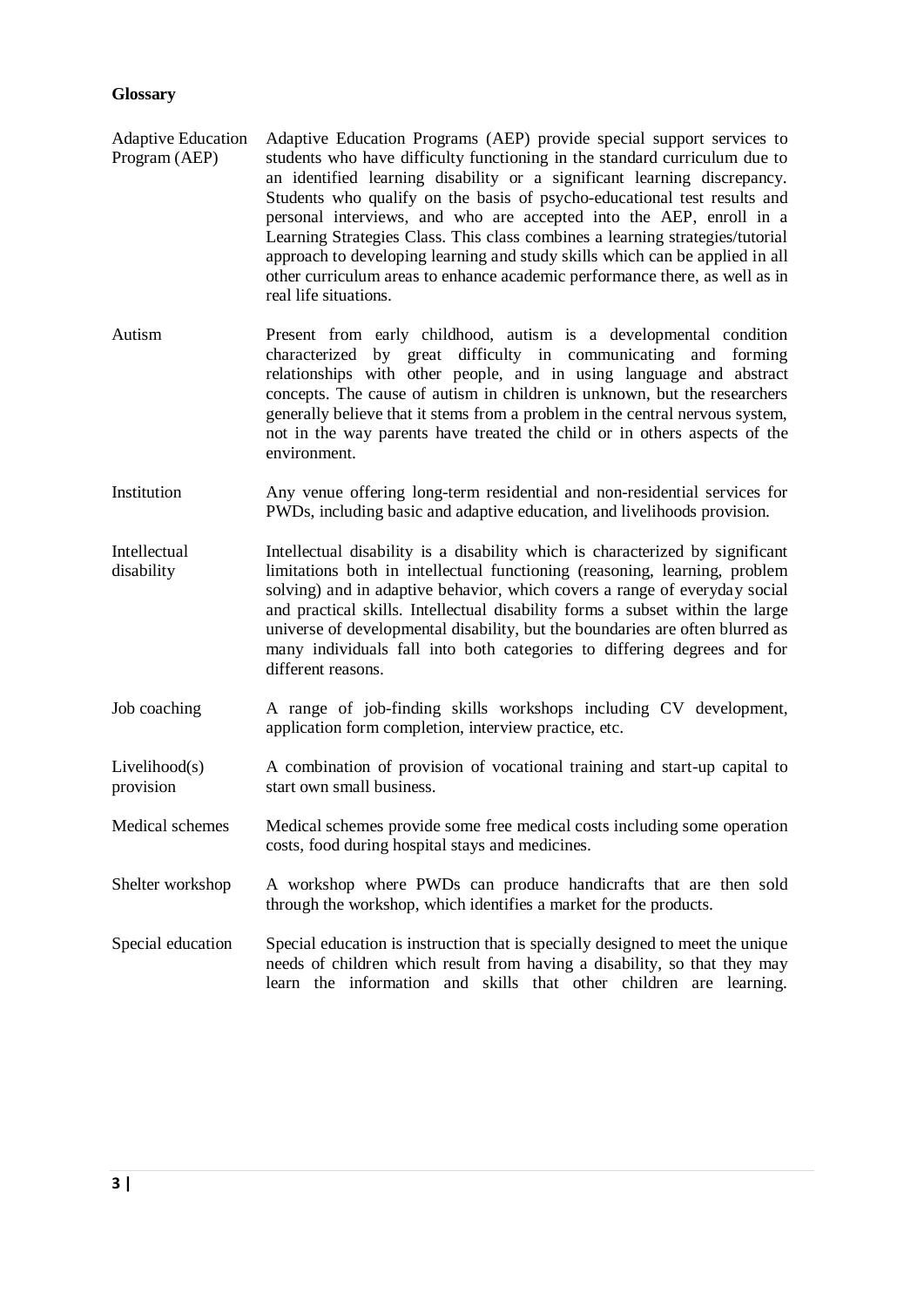# **1. Acknowledgements**

Firstly I would like to acknowledge and thank those who gave their time and assistance to help further this research. I would also like to thank the people who participated and gave up their time in the interview sessions and focus group discussions. I would especially like to thank those who were kind enough to allow me to conduct private sessions.

I particularly wish to acknowledge all the Disabled Peoples" Organizations from Yangon, Mandalay and Taunggyi, who allowed me to interact with their employees and the families of people with disability, and I fully appreciate all the work and time devoted by the research assistants from these areas.

I would also like to acknowledge Daw Yu Yu Swe, Assistant Director of the Disability and Rehabilitation Section, Department of Social Welfare, for her strong networking with the Disabled Peoples" Organizations, and I would like to thank Mr. Tha Uke, Managing Director of the Eden Centre for Disabled Children, for his willingness to give advice on the concepts of disabilities.

Then I would like to give my thanks to Ms. Marisa Charles, Ms. Melanie Walker, Ms. Mari Koistenen and Ms. Rosie Cho for their consultancy, and their steadfast and unwavering support throughout the development of this research paper. These people have been a constant source of advice, support and assistance.

Finally, I would like to thank Internships Asia and Hussman Foundation for kindly providing a small grant to support this research study.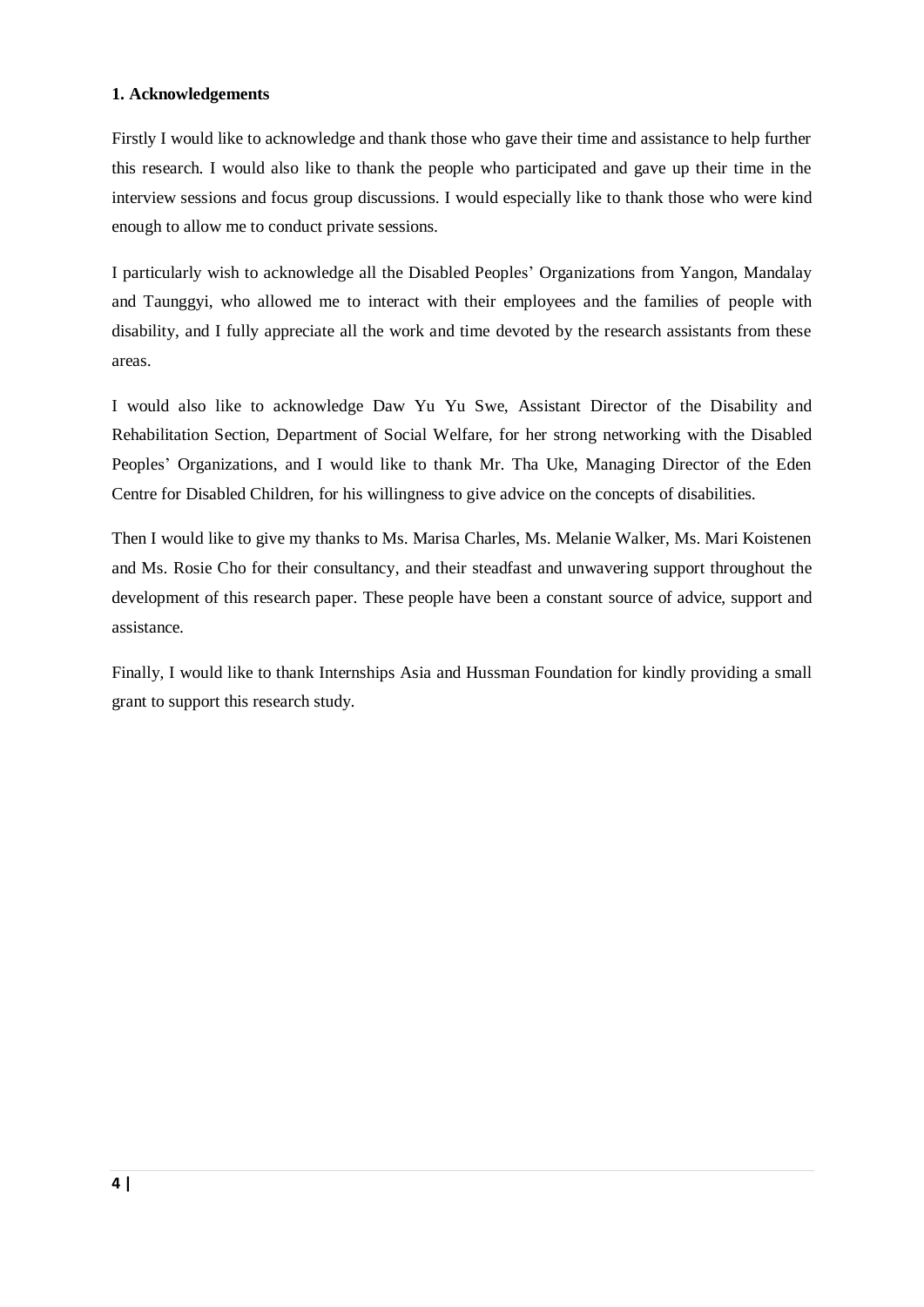### **2. Executive summary**

This predominantly qualitative research on disability and development in Myanmar was conducted between August 2011 and February 2012, in three commercial centres of Yangon, Mandalay and Taunggyi. Stakeholders of service providers, persons with disabilities (PWDs) and families of disabled people were interviewed in order to discover the needs and challenges that they face. Discoveries were made concerning independent living and adaptive education, vocational training and livelihoods challenges, community-based rehabilitation, organisational and human resource capacity, and information channels, networking and cooperation between organisations.

The study found that PWDS, especially those with intellectually disabilities, need training for independent living, adaptive special education, motor development programs and behaviour modification programs in special institutions. Effective services and programs are necessary in all of these areas of need.

The second priority is the need for basic and advanced vocational training programs for both disabled people and their families. A variety of programs need to be followed up by job coaching programs and job placements in both the government and private sectors. The service providers should especially analyse the existing range of adaptive vocational trainings available and the current market demand for establishing vocational training in a wider range of subjects.

Livelihood challenges of PWDs and their families are another serious factor. It was found that there are only a few supporting organizations providing livelihood programs for PWDs and their families, but they do not have enough funding to support and promote livelihood programs fully in the community. Limited funding resources and low donor interest in disability are some of the reasons that have affected the struggle of service providers to initiate livelihood programs in Myanmar. There is also limited organisational and human resources capacity building available to disabled people"s organizations. The poor quality of financial support and resources has resulted in organizations facing an acute shortage of adequately skilled personnel and consultants, to not only generate funds but also to effectively meet the needs of people with disabilities and their families.

Another challenge to dealing with disabilities is a lack of information channels and media portals in Myanmar that might raise awareness and provide a function for advertising and connecting with a wider range of stakeholders. The study found that the networking and cooperation between stakeholders including international non-government organisations, local non-government organisations, government organisations and disabled people"s organisations in Myanmar is weak. Additionally, the government does not offer any guidance or encouragement for the growth of networking space for stakeholders to collectively support disability. It is also vital that PWDs are able to access information and services just like any other citizens, so there needs to be increased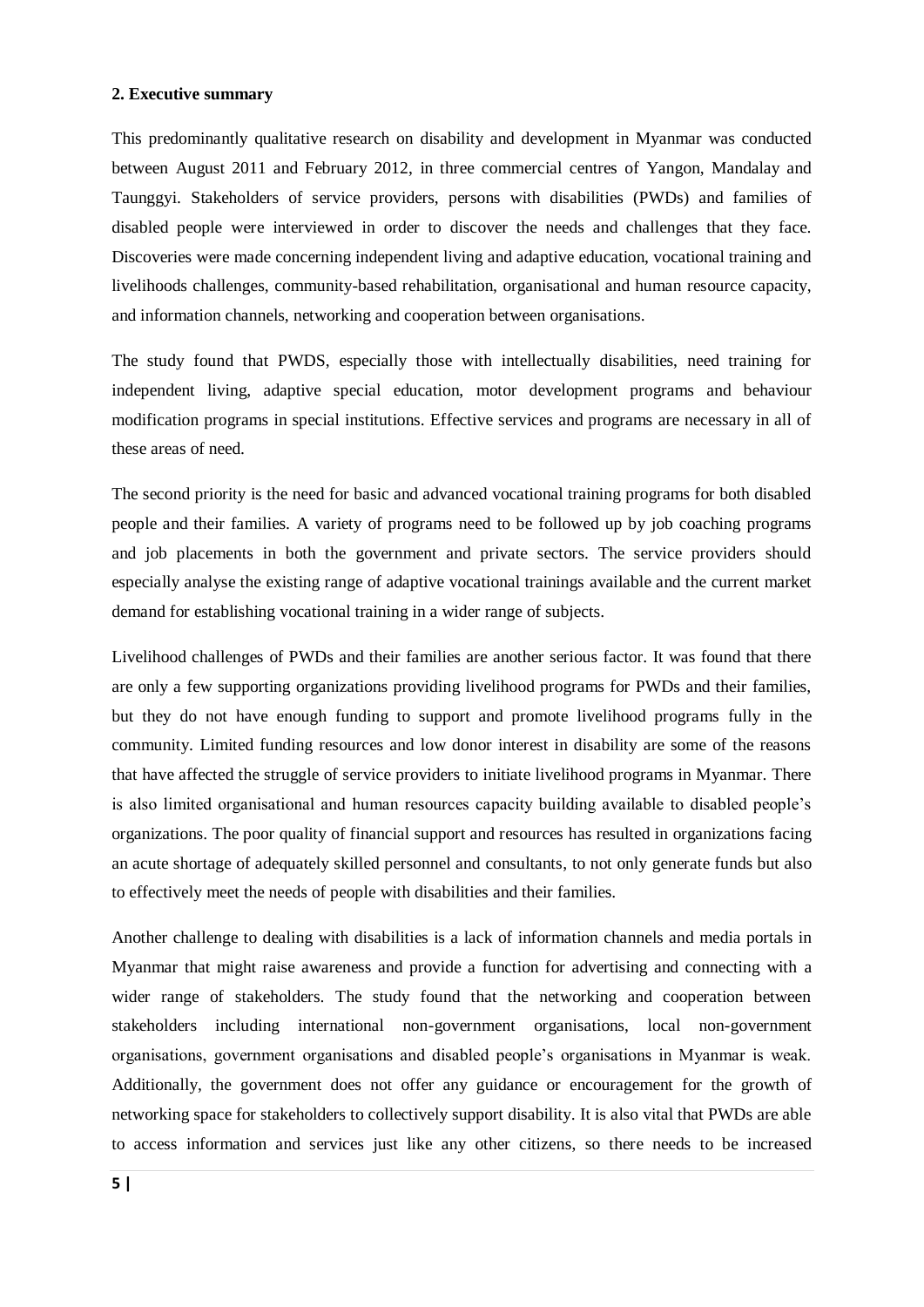development of communication methods to reach people with all kinds of disabilities, for example, sign language-supported media and television programmes. It must be remembered the great influence media has on people in society. It can advertise, promote public awareness and provide methods to share essential information and different perspectives, making it an ideal inclusion tool.

Only a few institutions are available for people with hearing and visual impairments, and physical and intellectual disabilities, and cannot provide skills and knowledge training for the families of disabled people to better meet the needs of their disabled family members. There has been no nationwide initiation of community-based rehabilitation. As a result, families have difficulty accessing information, services and home-based intervention programs, which contributes towards a lack of awareness about how to assist and deal with disability-related challenges in their families and in society. Community-based rehabilitation is a valuable model of intervention as it provides awareness, protection and empowerment to people with disabilities and their families in society. Thus it is important that community-based rehabilitation programs are available for families and PWDs, as these can be an ideal program model to provide the necessary information and services to effectively support disability in society.

Health and rehabilitation services are one of many major factors that can determine mobility challenges and improve PWDs" life-skills and integration into society. Thus, health services need to promote and support effective health schemes and occupational training throughout the different regions of Myanmar.

Communication between PWDs and society is a major concern, as without sufficient knowledge of the needs and problems of PWDs it is impossible to provide services, programs and policies that can support and find solutions to those needs. Lack of communication causes ambiguity, and creates loosely-supported and implemented strategies, techniques and policies. Therefore, more research would increase the existing data pool, which in turn could become a foundation for defining and creating service goals and strategies that can develop stronger support for all aspects of disability in Myanmar.

Finally, whilst the challenges facing the development of the country as a whole are recognised, not just for people with disability, so to is the need for PWDs" purposeful inclusion throughout the development processes.

An analogy given by an interviewed mother of children with intellectual disabilities, comparing their lives with boats: "The lives of children with intellectual disability are like boats without an oar; they can propel or steer to nowhere, they can float along the stream or flow with the tide. If they are faced with large waves, they can"t help but sink. Only if they"re tied to other boats with oars can they be steered to shore."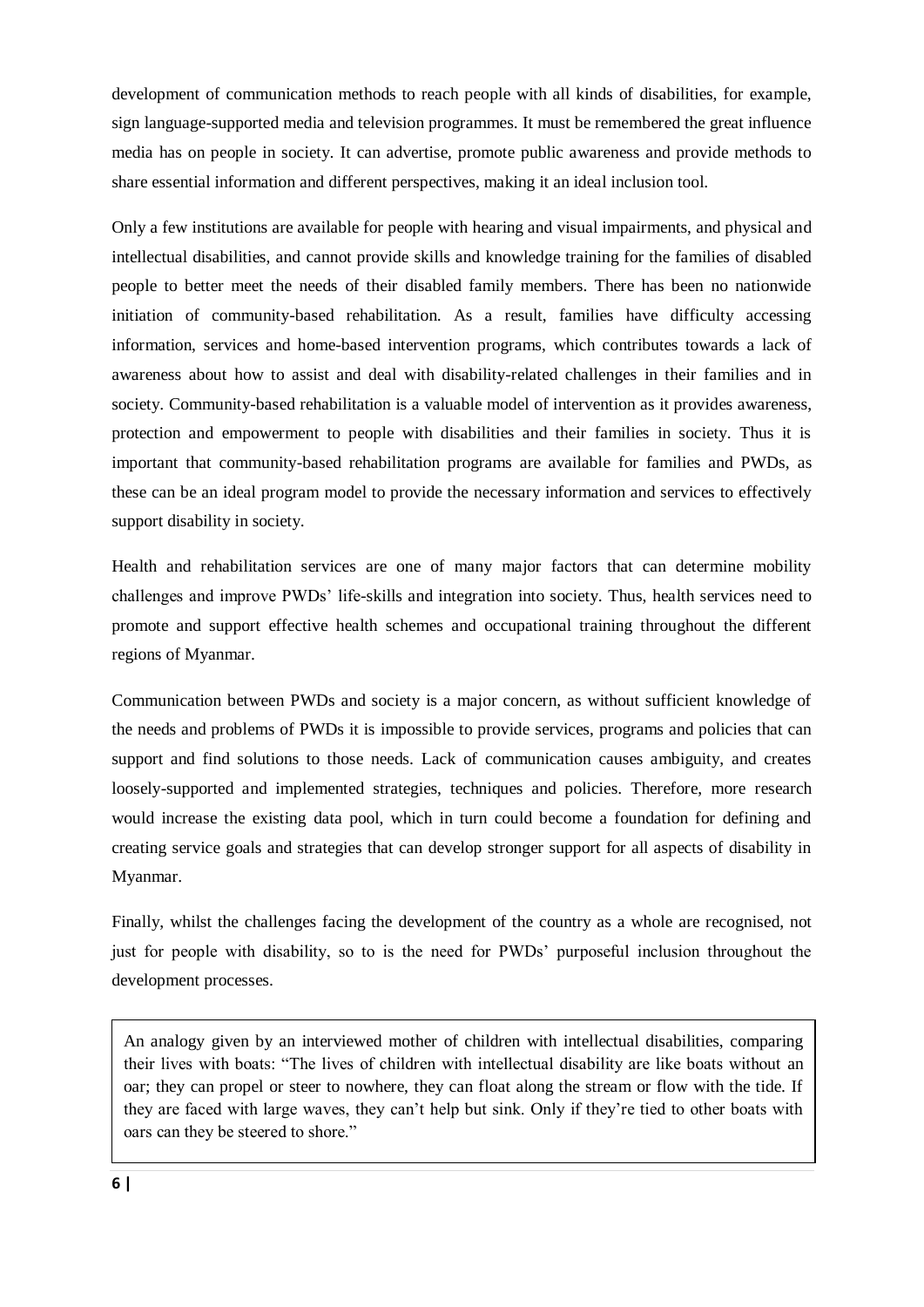## **3. Introduction**

Myanmar has a population of 48.3 million people, of which 66% reside in rural areas (UNFPA, 2011). Disability and development in Myanmar is greatly under-researched. The First Myanmar National Disability Survey was conducted by the Department of Social Welfare (DSW) and The Leprosy Mission International (TLMI) between 2008-2009 (DSW and TLMI, 2010). According to this survey, a total of 2.3% of Myanmar's population have some form of disability.<sup>1</sup> Of this, 68.2% are persons with physical impairment, 13.3% are persons with visual impairment, 10.4% are persons with hearing impairment and 8.1% have some form of intellectual disability.

This research on disability and development in Myanmar was conducted using predominantly qualitative methods, between August 2011 and February 2012. Service providers, persons with disabilities (PWDs) and families of disabled people were interviewed in the commercial centres of Yangon, Mandalay and Taunggyi, in order to discover the needs and challenges that they face in their daily lives. This study discovers that, as there are currently only limited services provided in the community for disabled persons, certainly disability will become a great challenge for the whole country in the future. Hence, there is great demand for more social research on disability.

In Myanmar, someone with disabilities might face discrimination on many levels, within their families and communities, at the regional level and also at the national level. Most disabled people suffer from some discrimination or/and exclusion, but the degree and severity often depends on the nature of their impairment and their varying personal situations. Disabled children and women are particularly vulnerable.

A further problem impacting upon the lives of people with disability is that there is hardly any partnership, co-operation or information sharing between international non-governmental organizations (INGOs), non-governmental organizations (NGOs), government organizations (GOs) and community-based organizations (CBOs) in Myanmar. This results in service providers and organizations being ill-equipped to support the disabled, having under-developed conceptualizations on disability. The lack of information sharing leaves organizations with inadequate knowledge to support the necessary foundation of community-based rehabilitation (CBR) programs and projects across all of the different regions of the country.

Myanmar is presently going through a critical social and political transition, and is leaning towards a democratic Myanmar that is seeking to improve the country socially and economically. The

1

 $1$  The proportion of disability amongst the world's population is 15% (WHO, 2011.) However, criteria to measure disability in Myanmar differs to the usual international criteria. It includes persons with functional impairment due to a range of disabling conditions, regardless of age, but specifically does not include persons with limited function as a result of chronic diseases such as heart disease, HIV/AIDS, depression or general age-related debility.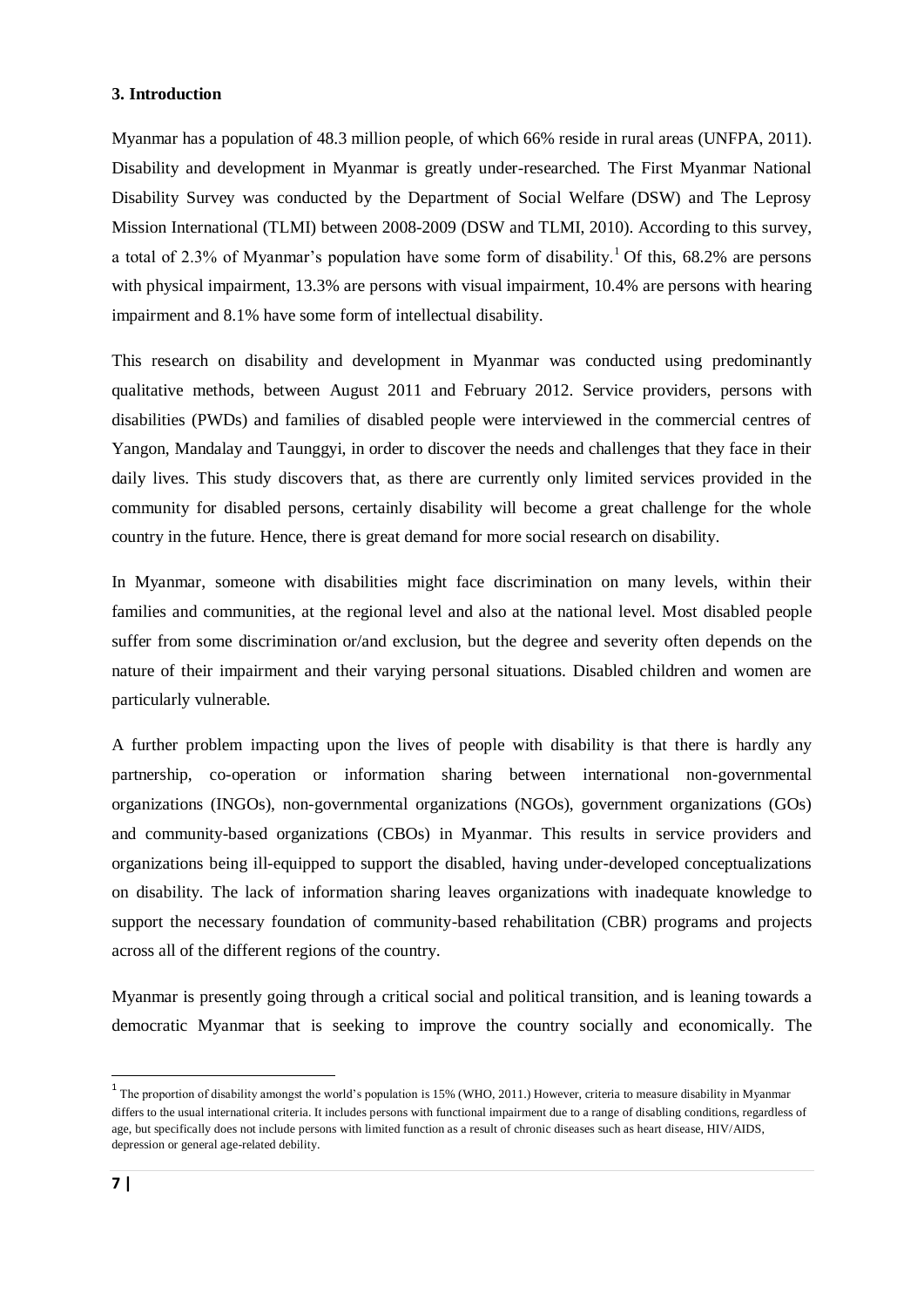Government of the Republic of the Union of Myanmar, newly elected in October 2010, has already initiated ensuring the rights of people with disabilities, at the national level through to the international level.<sup>2</sup> The Myanmar government signed the Bali Declaration on Inclusive Development for People with Disabilities<sup>3</sup> on November 17, 2011, and the Convention for Rights of Person with Disabilities (CRPD) on December 7, 2011. Yet, until now, there is a lack of research and recommendations to establish an inclusive development program for those with disabilities in Myanmar.

In addition, there has been no sufficient case study on equal rights and full participation of disabled people from which one may make reference. It is important that the public and the government become aware of the social implications of disability and that they gain knowledge of the capacity and effects of different rehabilitation services for PWDs in Myanmar. Before we even begin to build the foundations of these services, service providers must have firm understanding of the best strategies to approach disability in Myanmar, and there must be familiarity with appropriate methodologies to use to support the needs and challenges of PWDs and their families.

Therefore, the goal of this research is to inform families of people with disability and service providers of the needs and situation of PWDs to enable them to offer better support and more adequate services. Some of the questions that the research aims to answer are: How are disabled persons and their families coping in their communities? What are the greatest challenges that they face? What are their short and long-term needs? A further aim of the study is to provide a clearer picture of the situation of people with disability in Myanmar today. It was discovered that as a result of a combination of the lack of research, and limited co-operation and information sharing between different organizations, there is little accurate information on most disability services. Therefore, some organizations have been supporting the same activities, causing duplication of services and support. In some cases, the same organizations have been visiting the same locations, collecting the same data and even promising the same support to PWDs without any continuation. Consequently, many PWDs and their family members lose faith with these service providers.

**.** 

 $2$  Mechanisms to secure education for PWDs were enacted by previous governments, but implementation was hindered by economic and social constraints. For example, Myanmar"s Basic Education Law of 1973, amended in 1989, states main objectives as including "to enable every citizen…to become a physical or mental worker well equipped with a basic education, good health and moral character" (UNESCO, 2011). Article 20 of Myanmar"s Child Law, enacted in July 1993 as a mechanism through which to implement the rights of the child recognized in the Convention on the Rights of the Child (acceded to in 1991), states that "every child shall have the opportunity of acquiring education' and that 'the Ministry of Education shall...make arrangements for children who are unable for various reasons to attend State schools, to become literate." Article 18 further stipulates that a mentally or physically disabled child (a) has the right to acquire basic education (primary level) or vocational education at the special schools established by the Department of Social Welfare or by a voluntary social worker or by a non-governmental organization; and (b) has the right to obtain special care and assistance from the State. (UNESCO, 2011.) Finally, Section 32 (A) of the 2008 Constitution of the Union of Myanmar states that "the State has the responsibility to take care of mothers and children, orphans, children of deceased military personnel, elderly people and persons with disabilities.' The Department of Social Welfare has the primary responsibility to fulfill this mandate. (UOM, 2008.)

 $3$  The full title of the Bali Declaration is the 'Bali Declaration on the Enhancement of the Role and Participation of the Persons with Disabilities in ASEAN Community".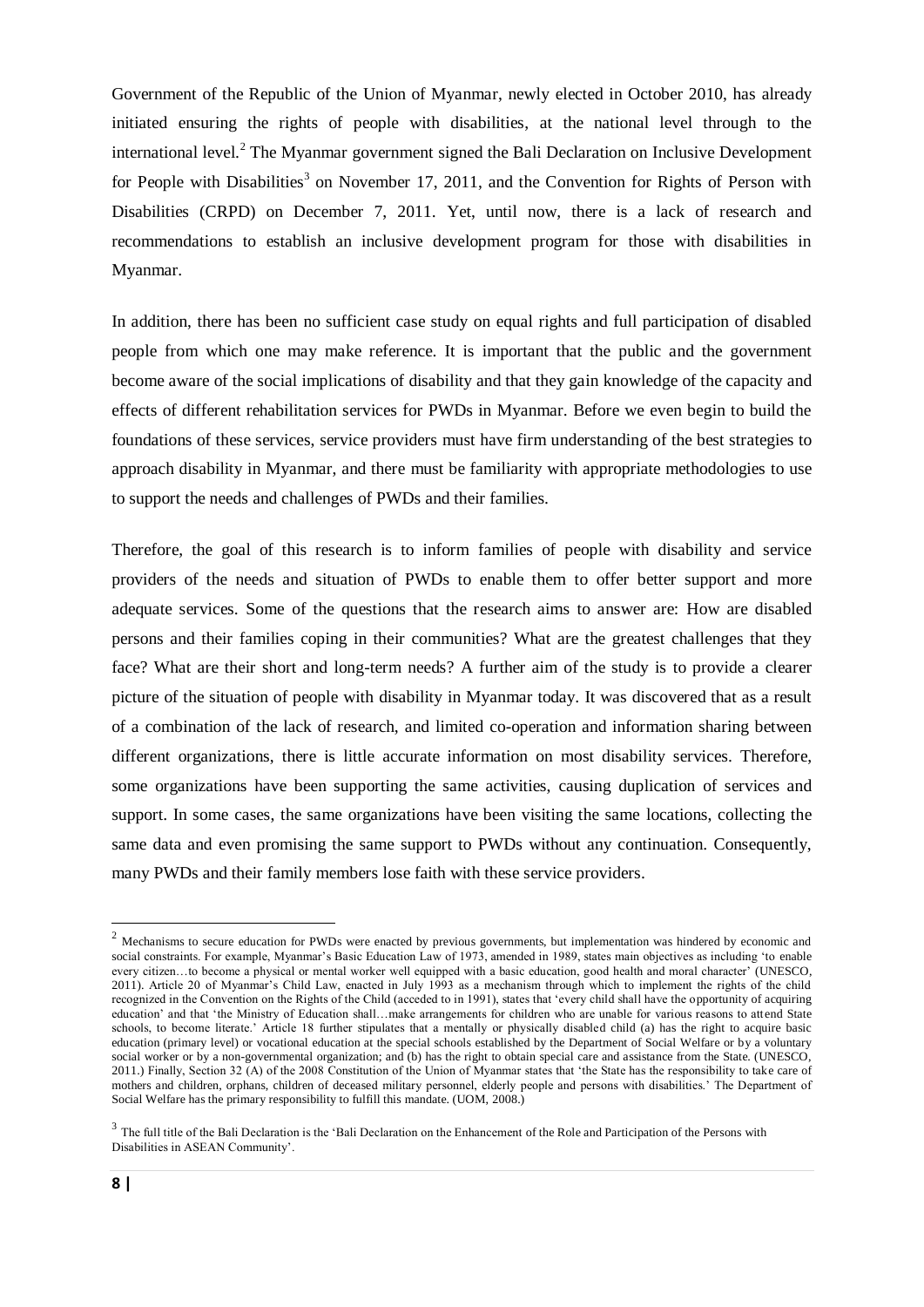I believe that this research is a major instrument that will shine a light on the lives, challenges and needs of PWDs and their families, on the expectations placed on PWDs by their families and in the community, and on the challenges and needs of service providers.

## **4. Research objectives**

The purpose of this research is to discover "What kind of services are provided for people with disability in Myanmar, and how can the services be improved?"

Research objectives are:

- 1) To investigate the types of services available for disabled persons and their families in 3 locations in Myanmar.
- 2) To investigate the challenges and needs of service providers, PWDs and families of PWDs in their communities.
- 3) To identify appropriate social and rehabilitation services for PWDs.

### **5. Research methodology**

Research data collection and analysis took place over 7 months, between August 2011 and February 2012. Many field-trip visits to Yangon, Mandalay and Taunggyi were conducted, and data collection methods of interview and focus group discussion were used. The study relied upon triangulation methodology between the three target groups (PWDs, their families and service providers), to examine and investigate the needs and challenges of PWDs. Collected data variables were coded and analyzed using Microsoft Excel, after being checked for data errors.



#### **5.1 Target groups**

31 people who have disabilities and 55 of their families were interviewed and participated in focus group discussions, and 29 organizations providing services for people with disability were also interviewed. Of the twenty-nine service providers, five were government institutions or organizations (GOs), seven were international non-government organizations (INGOs), and three were private organization and fourteen were

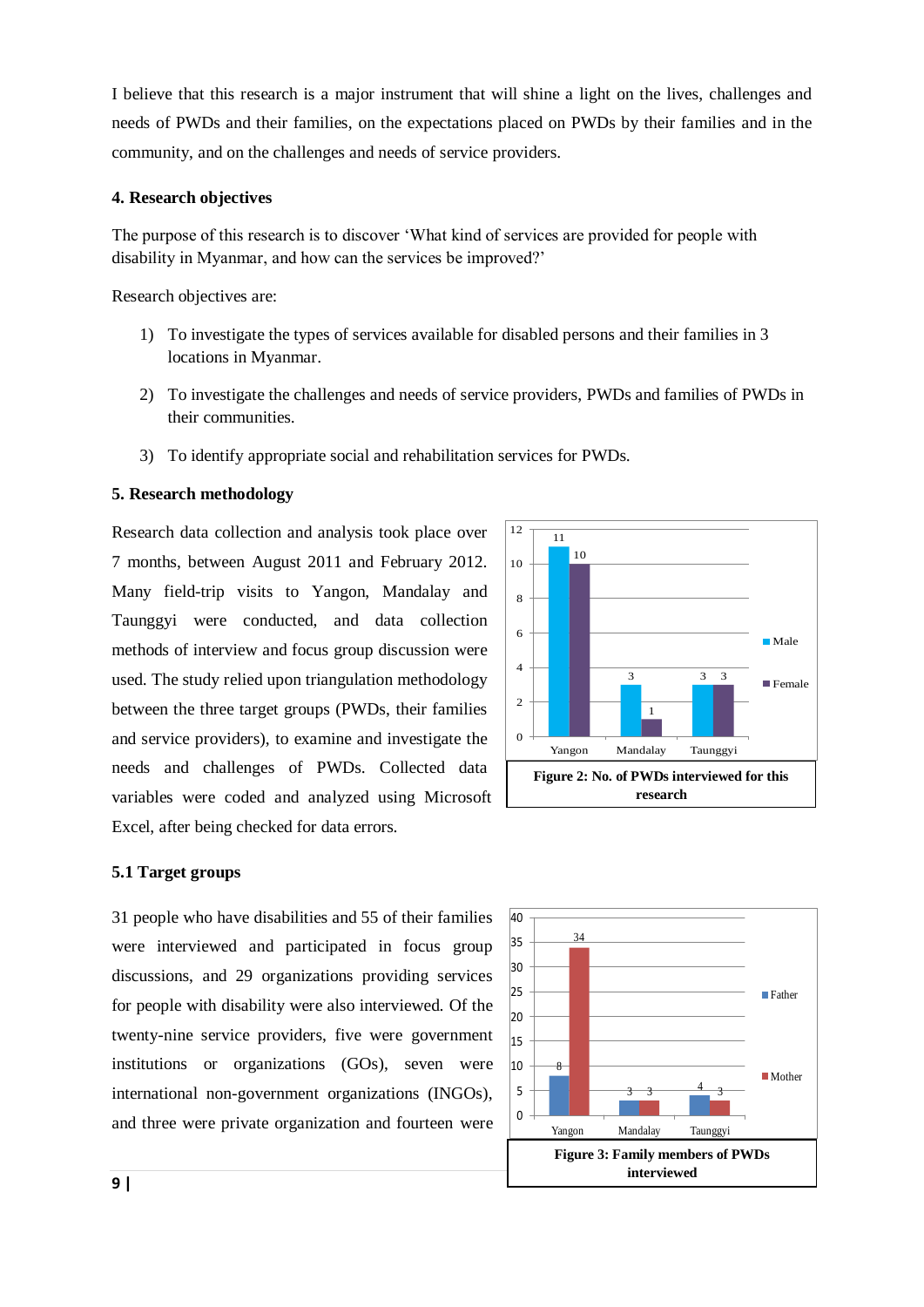(national) non-government (NGO) Disabled Peoples" Organizations (DPOs).

Of the thirty-one people with disabilities who were interviewed, seventeen were male and fourteen were female. Eleven males and ten females were from Yangon, three males and one female were from Mandalay, and three males and three females were from Taunggyi. The interview included 42% are Intellectual disability, 39% are Physical Impairment, 10% are Visual Impairment, 6 % are Hearing Impairment and 3% are Children with Autism. In addition to analysis of interview data, this research includes the case stories of five interviewees.



#### **5.2 Data collection**

In preparation for conducting the research in the target areas on research objectives 1 and 2, the researcher and a networking consultant contacted DPOs and met with selected volunteers who would assist the researcher to conduct the survey. Guidance was given to the assistants, who were all family members of PWDs or community volunteers, on how to clearly inform PWDs and their family members of the survey and its aims. Meetings were arranged in interviewees" homes or in community venues. A great deal of care was taken to be gender sensitive, and also to actually include PWDs in in-depth interviews and focus group discussions, rather than just their family members and/or service providers.





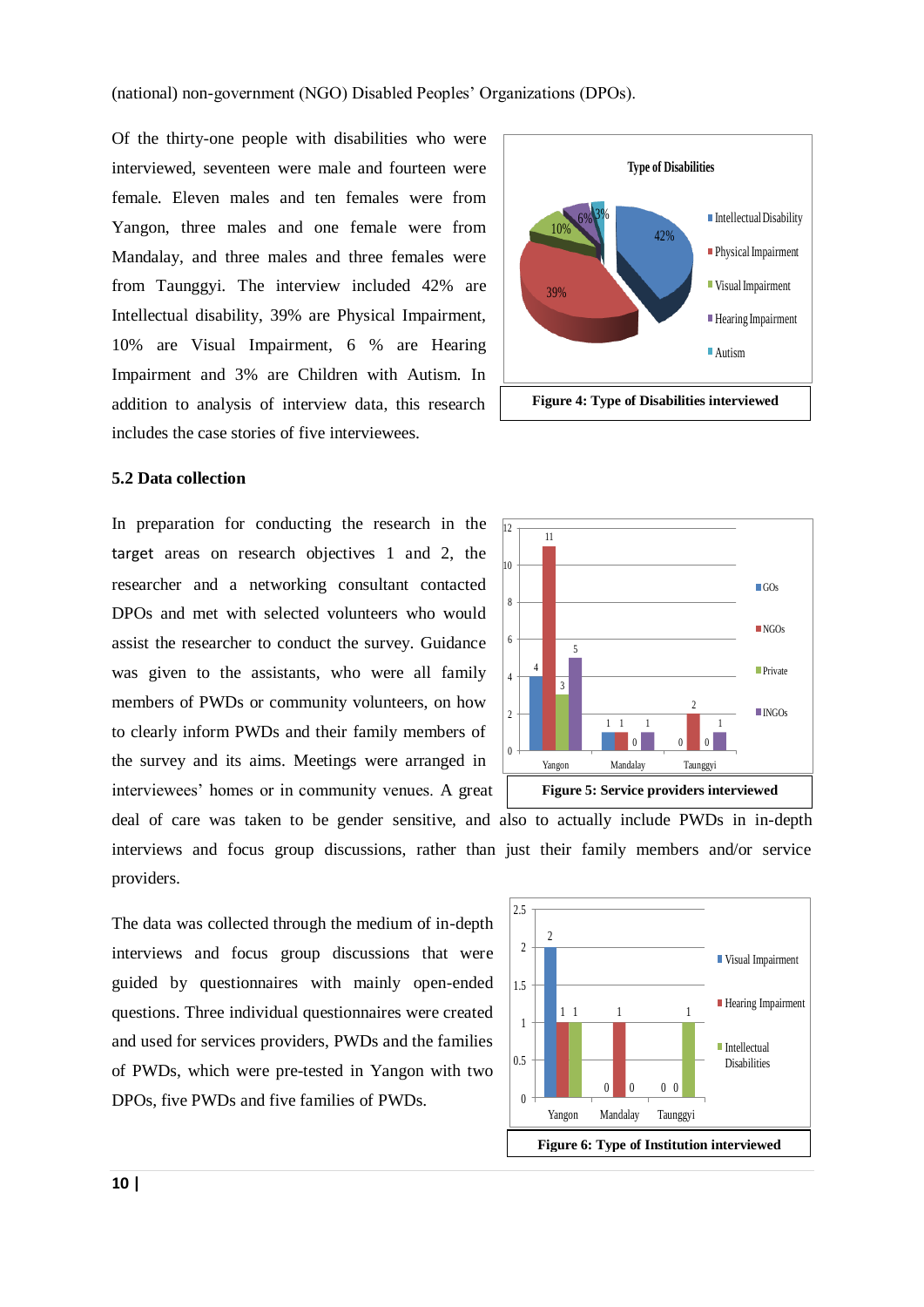Questionnaire categories were:

- 1) Demographic information, including the age and gender of PWDs, gender of interviewee (if not PWD) and region.
- 2) Medical history of the PWDs and their families, including pre-natal, natal and post-natal health issues.
- 3) Service provider information such as organization names, length and type of services provided to PWDs.
- 4) How families have been affected by disabilities and the impact upon their socio-economic situation.
- 5) The personal perspective and suggestions of PWDs and their families on the issue of disability in Myanmar.

Three focus group discussions, in which PWDs and their families shared their different experiences and perspectives, were conducted in Yangon, Mandalay and Taunggyi. The focus group meetings were conducted with four PWDs and twelve family members from Yangon, nine family members from Mandalay and eight family members from Taunggyi.

To answer research objective 3, the researcher drew on previous practical experience working in India with a DPO implementing CBR, and conducted a literature review on the use of CBR in Asian contexts.

## **5.3 Confidentiality**

Precautions were taken before beginning the interviewing process to ensure the safety of the interviewee. Before each interview the researcher explained the research content and the possible benefits the research might have on the disability sector in Myanmar to the interviewee. It was also explained that names and addresses of PWDs and their families, employment positions of service provider employees, and any other details that were not relevant to the study, except any which were willingly expressed, would not be included. Where conversations of some respondents were recorded, this was done with their permission. For case stories, interviewee face-photos and real names have only been used with permission.

### **5.4 Community participation**

During the interview sessions in Mandalay and Taunggyi, family members and volunteers participated in the research process by accompanying the researcher on home visits to collect data and sometimes facilitated focus group discussions.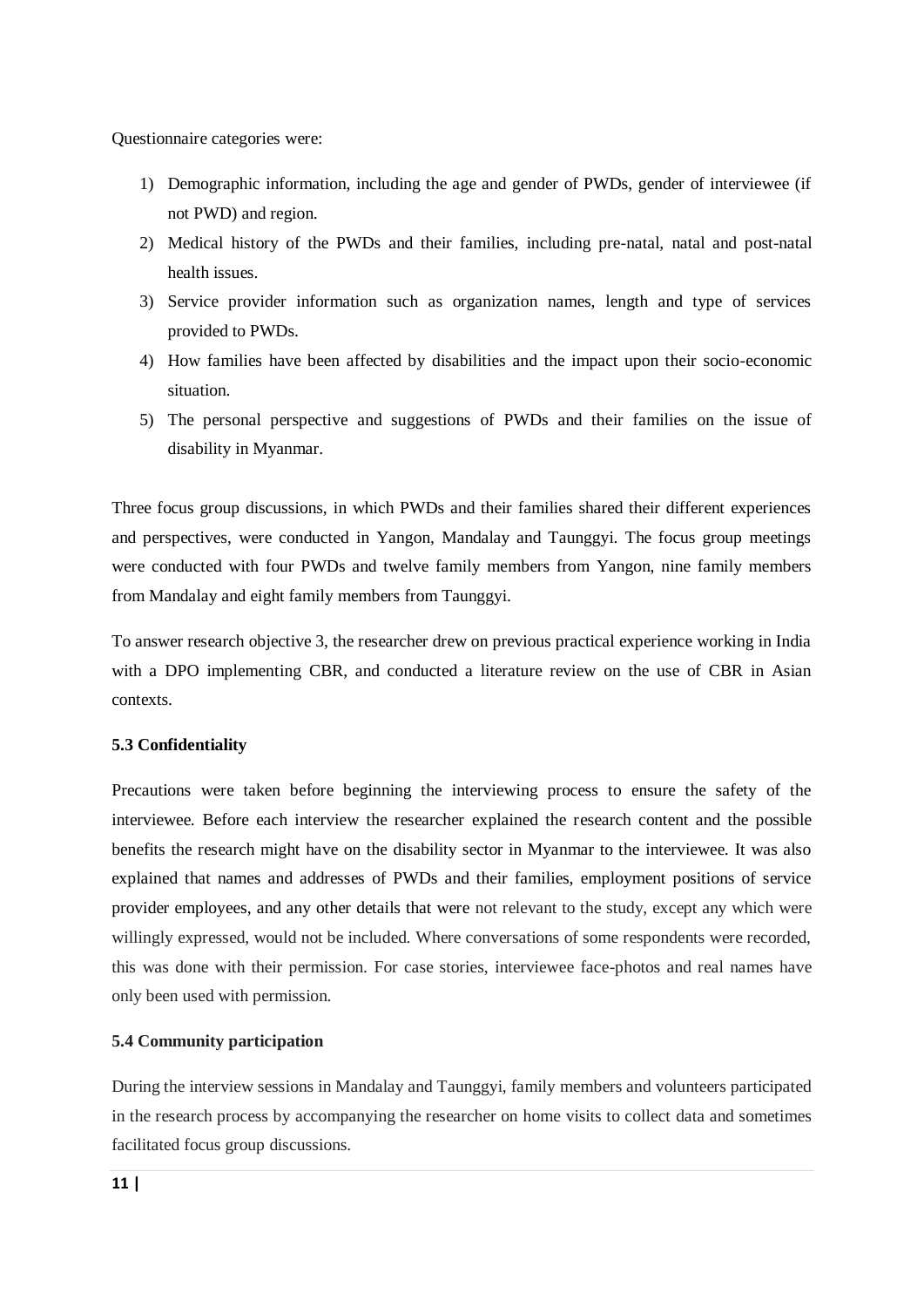## **5.5 Research limitations**

The people with disability and their families who participated in this research were accessed via their involvement with service providers or self-help groups (SHGs). Therefore, as the majority of disabled people in Myanmar do not receive any support from service providers or SHGs, research respondents cannot be said to be representative of all people with disability in Myanmar.

When conducting this research, the researcher faced challenges to encourage PWDs and their families to articulate their challenges and needs, and to collect data from DPOs in the different areas. The PWDs and their families had not previously experienced participating in interviews or focus group discussions, and were unfamiliar with expressing their opinions about the issue of disability and their wants and needs, and they understand little of their rights in the community. Some DPOs are reluctant to share information on their programming and networking activities, and no existing data on PWDs and their needs could be shared by DPOs, as it is not systematically collected.

### **6. Study locations**



**Figure 7: Yangon Region**

Yangon city, also known as Rangoon, was Myanmar's capital city between 1885 and 2006, and currently still serves as the commercial capital of Myanmar and a hub for social interactions. The population of Yangon is over four million, and it continues to be the country"s largest city and the center of economics, and business trading. Yangon hosts many national and international organizations operating in social development and the humanitarian aid sector. These include donor agencies, International Non-Government Organizations (INGOs), (national) Non-Government Organizations (NGOs) and many organisations providing services for PWDs, including various rehabilitation institutions. The proportion of people living with disability in Yangon Region is recorded at 175,571 (2.75%). (DSW and TLMI, 2010.)

**Mandalay** city is the Mandalay Region capital, and was founded as a royal national capital on 13 February 1857 by King Mindon, at the foot of Mandalay Hill. When it was founded, the royal city was officially named Yadanabon, meaning "The City of Gems". Presently, Mandalay is the second largest city and is situated on the east back of the Ayeyarwaddy River. The city has a population of over one million people, and remains the main commercial, educational and medical centre of upper Myanmar. 134,445



**Figure 8: Mandalay Region**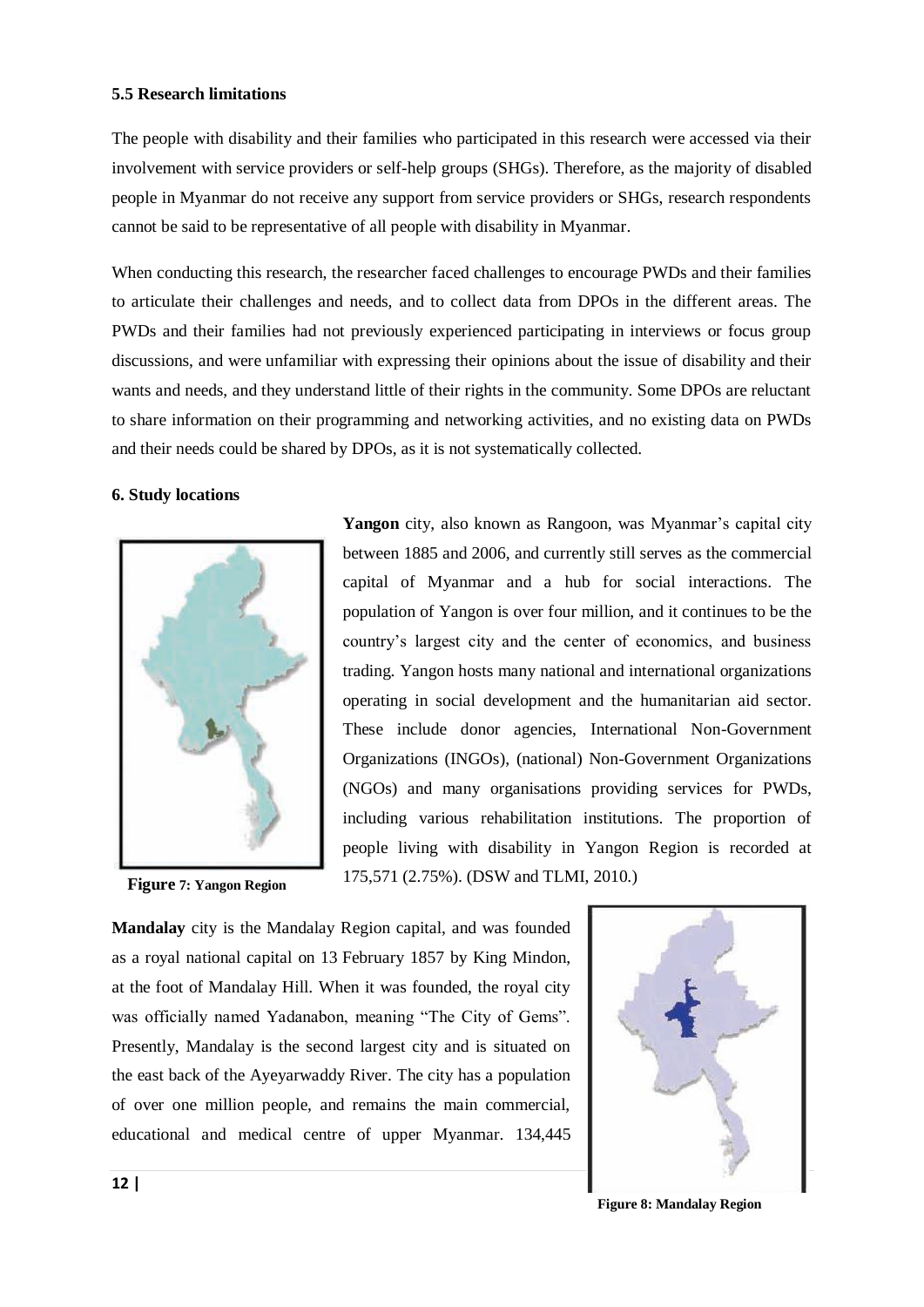(1.76%) of Mandalay Region"s population have been recorded to have some form of disability. (DSW and TLMI, 2010.)



**Figure 9: Shan State (south)**

**Taunggyi** city is the capital of the ethnic Shan State. Taunggyi"s population is estimated at about 210,000, making it the fifth largest city in Myanmar. The city lies on a wide shoulder that supports the Sintaung Hills of the Shan Plateau, and is populated by peoples of many ethnic races. In the southern area of Shan State, 34,664 (1.61%) people have been recorded with some form of disability. (DSW and TLMI, 2010.)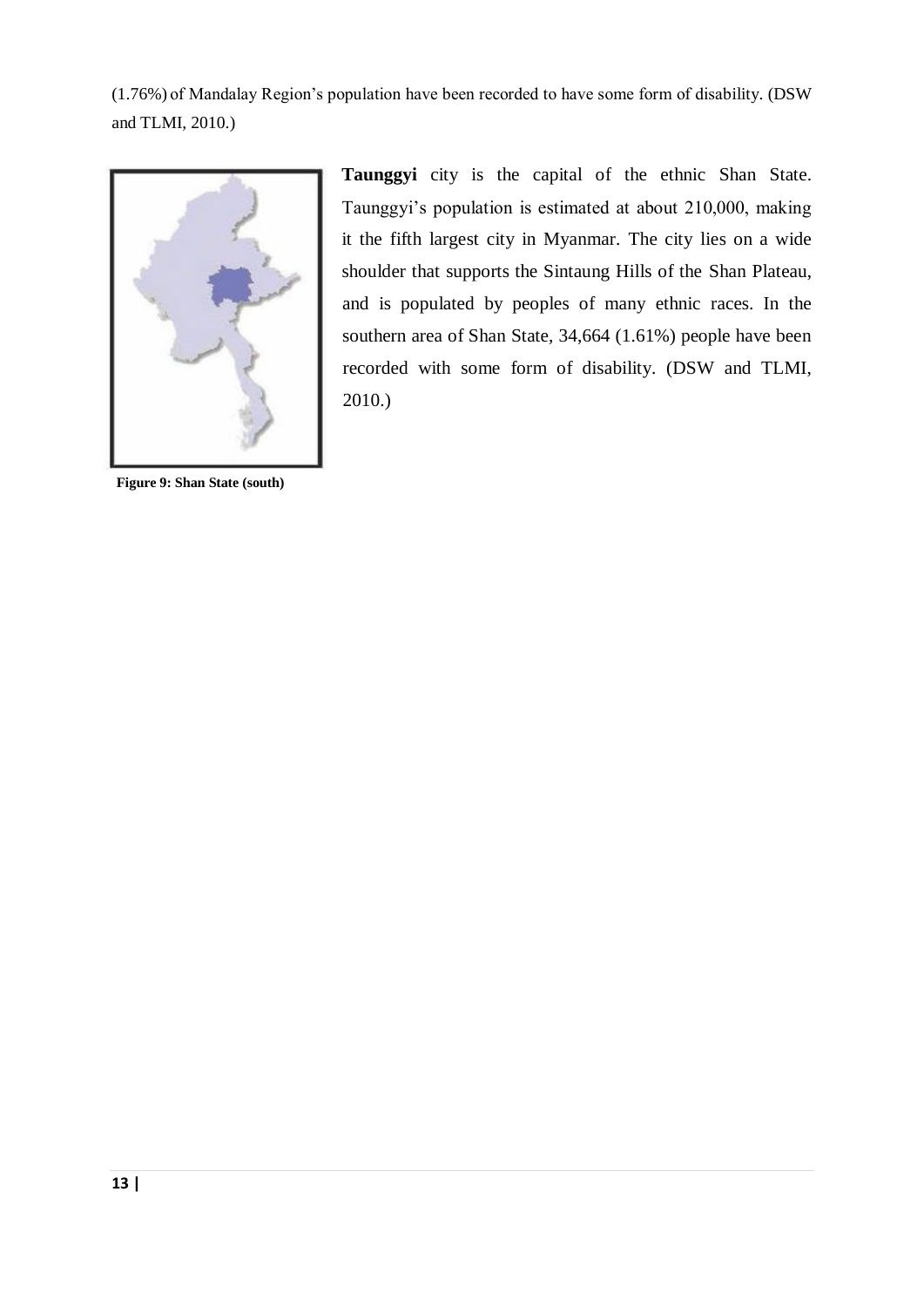## **7. Analysis**

The research addresses the three research objectives such as:

**Research objective 1**, to investigate the types of services available in the community for disabled persons and their families in 3 locations in Myanmar, is answered by analysis point 5.1, "Services of disabled people"s organizations".

**Research objective 2**, to investigate the challenges and needs of services providers, PWDs and families of PWDs in their communities, is answered by analysis points 5.2, "Challenges at the family level"; 5.3, "Challenges with education, independent living, vocational training and livelihoods provision"; 5.5, "Limited information channels on disability services"; 5.6, "Challenges for funding", and 5.7. "Challenges in protection of PWDs".

**Research objective 3**, to identify appropriate social and rehabilitation services for PWDs, is answered in analysis point 5.4, "Challenges for community-based rehabilitation".

## **7.1 Services of disabled people's organizations (DPOs)**

The results of research objective one, to investigate the types of services available in the community for disabled persons and their families in three locations in Myanmar, are based on data collected by interviews with representatives from DPOs from seventeen NGOs, seven INGOs and five GOs based in Yangon, Mandalay and Taunggyi. Service provision, which was shown to be inequitably spread across the three locations, was revealed in four sectors of health, educational, livelihood and empowerment services.

The first type of service provision identified amongst the DPOs is in health services, provided by 62% of service providers. Health services provide assistive devices, referral (for assistive devices, vocational training, health, etc.,), and physical rehabilitation and psychological support. Rehabilitation services and support include physiotherapy, health interventions (including nutrition and other health



education for mothers), occupational therapy, counseling, limited financially-supported medical schemes (including some operation costs, food during hospital stays and medicines), family and community disability awareness programs and community and national-level sports programs (including for the Special and Para-Olympics). Thirteen health services are provided in Yangon,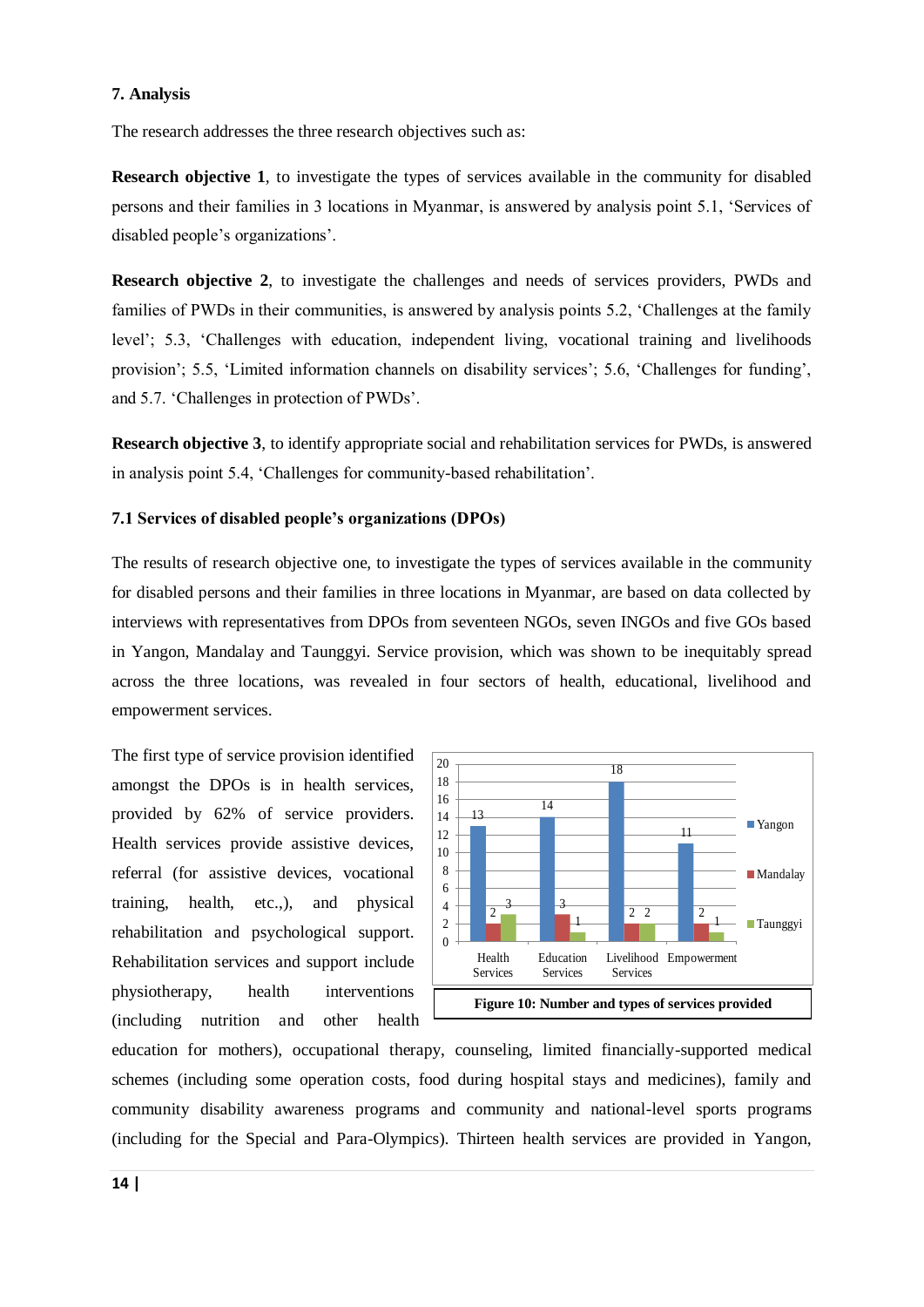whilst only two are provided in Mandalay and three in Taunggyi, which only have access to physical therapy (physical rehabilitation) and medical schemes.

The second type of service provision identified is educational services (62% of service providers provide educational services), which include institutional and inclusive education. Institutional special education (primary through to high school-level) for people with intellectual disabilities exists in Yangon only, and is provided by 2 government schools (one residential, one non-residential) under the Department of Social Welfare (DSW), 5 private schools and 5 NGOs. Inclusive education through mainstream schools, supported by NGOs and GOs with special education approaches for different disabilities, educational grants and the creation of physical barrier-free environments, can be accessed in all three locations. Other educational services include the provision of special educational trainers for service providers, and quality programs on physiotherapy, occupational therapy and speech therapy, all of which are based in Yangon.

Two educational institutions for people with visual impairment and one for people with hearing impairments are available in Yangon through NGO and GO providers, and another service for people with hearing impairments is available through a GO provider in Mandalay. No services for people with hearing or visual impairments are available in Taunggyi.

The third type of service provision identified is livelihoods programs (provided by 59% of service providers), which includes basic vocational training and financial support to begin small businesses. Again, most (76%) of the learning institutions available for vocational training are based on Yangon. Different vocational training subjects are available, such as computers, electronics, tailoring, silkscreen printing, hairdressing and traditional Japanese massage. 35% of livelihoods provision organisations support PWDs with small loans to be used as start-up capital to initiate their own businesses or group businesses through self-help groups (SHGs).

SHGs are often initiated by DPOs through empowerment programs, the final type of service provision. As well as acting as a mechanism through which to transfer funds, SHGs can also be utilized to increase community peer-support networks. In this way, SHGs focus on strengthening the PWD"s place in the community and conducting referrals, and support the sharing of information and resources at the community level. SHGs primarily exist in peri-urban areas.

## **7.2 Challenges at the family level**

The research discovered many challenges and obstacles at the family level for someone with disability, and highlighted the challenges and problems that PWDs and their families might have to deal with when integrating in the community. Results are based on data collected by interviews taken with family members of PWDs.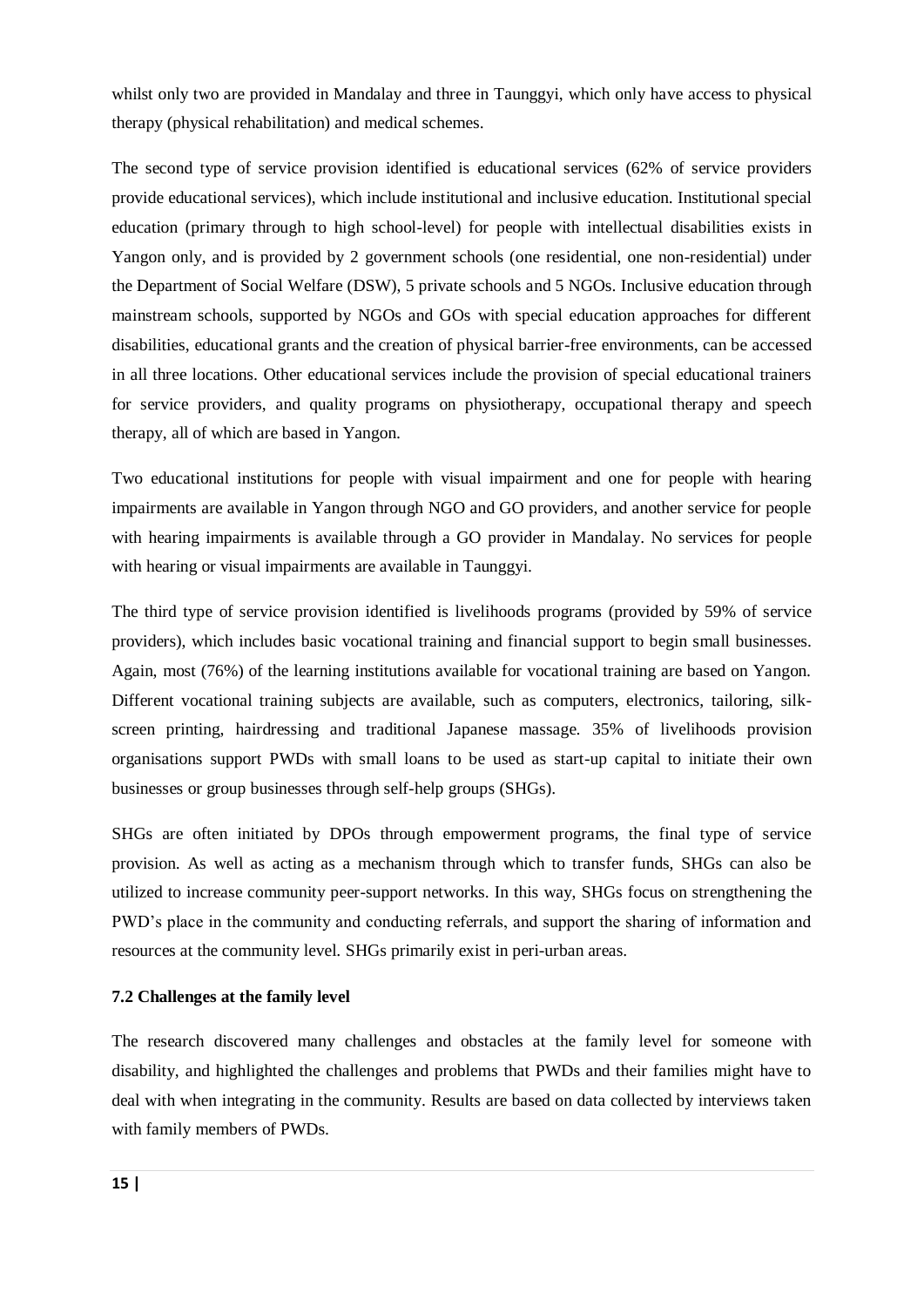The majority of families (69%) admitted difficulty in controlling the aggressive behavior and hyperactivity of their disabled child. In addition, 90% of families were worried about lifetime care for the disabled child, for example, the necessity of one family member having to care for the disabled child for the rest of his or her life. 71% families caring for PWDs are often prevented from participating fully in family and community activities and functions by the demands of care, and, in some cases, shame, as a result of lack of understanding regarding the cause of disability. Reduced participation in community activities often leads to further isolation and discrimination from the community.

Interviews showed that mothers have the main responsibility in society (73%) of caring for PWDs. As a result, mothers tend to be those most deeply affected by the depressive and/or aggressive behaviours displayed by the disabled person. Additionally, having a disabled child has forced many mothers to resign from their professions, jobs and businesses, as they do not have the time or energy to work when they are constantly caring for their child. Therefore, it is disproportionately the mother who loses her opportunities for investment in education, work and social participation.

Carers, including mothers, do not have access to knowledge about behaviour modification, early intervention and home-based intervention for PWDs, and as a result they are not able to train and deal with PWDs at home appropriately or effectively. In addition to this, the majority do not have access to information about communication techniques like sign language, nor services such as special education, physical education, training centres and institutions.

Parents of disabled children claim that their loss of employment and income adversely affects their child and family"s quality of life. If both parents are unable to work, their ability to save sufficiently for their family"s survival and future is greatly reduced. In turn, the education, health and livelihood of further siblings can be negatively affected, as, for example; school fees and fees necessary for transportation to school are very expensive for the average family, even if both parents can work. Worries by most parents about their disabled child"s future is expressed when they say, "Where will we take our child [to be looked after] when we die?" Families are not trained how to impart daily living and vocational skills to their disabled children, or do they know how to teach their disabled children to live life independently or how to generate income.

### **7.3 Challenges with health promotion and protection**

Myanmar hasn"t developed a medical disability diagnosis system on which doctors are trained to base diagnosis of disability within the pre-natal, natal and post-natal periods. As a result, pre-natal, natal and post-natal medical checks are unable to systematically diagnose disability. One mother of four children living in Taunggyi said that doctors told her during each annual visit to the clinic that her daughter, who the researcher believes has Down"s syndrome, will be fine and will develop like any other typical child. At birth, the girl weighed at over 7 lb. but she did not develop as expected like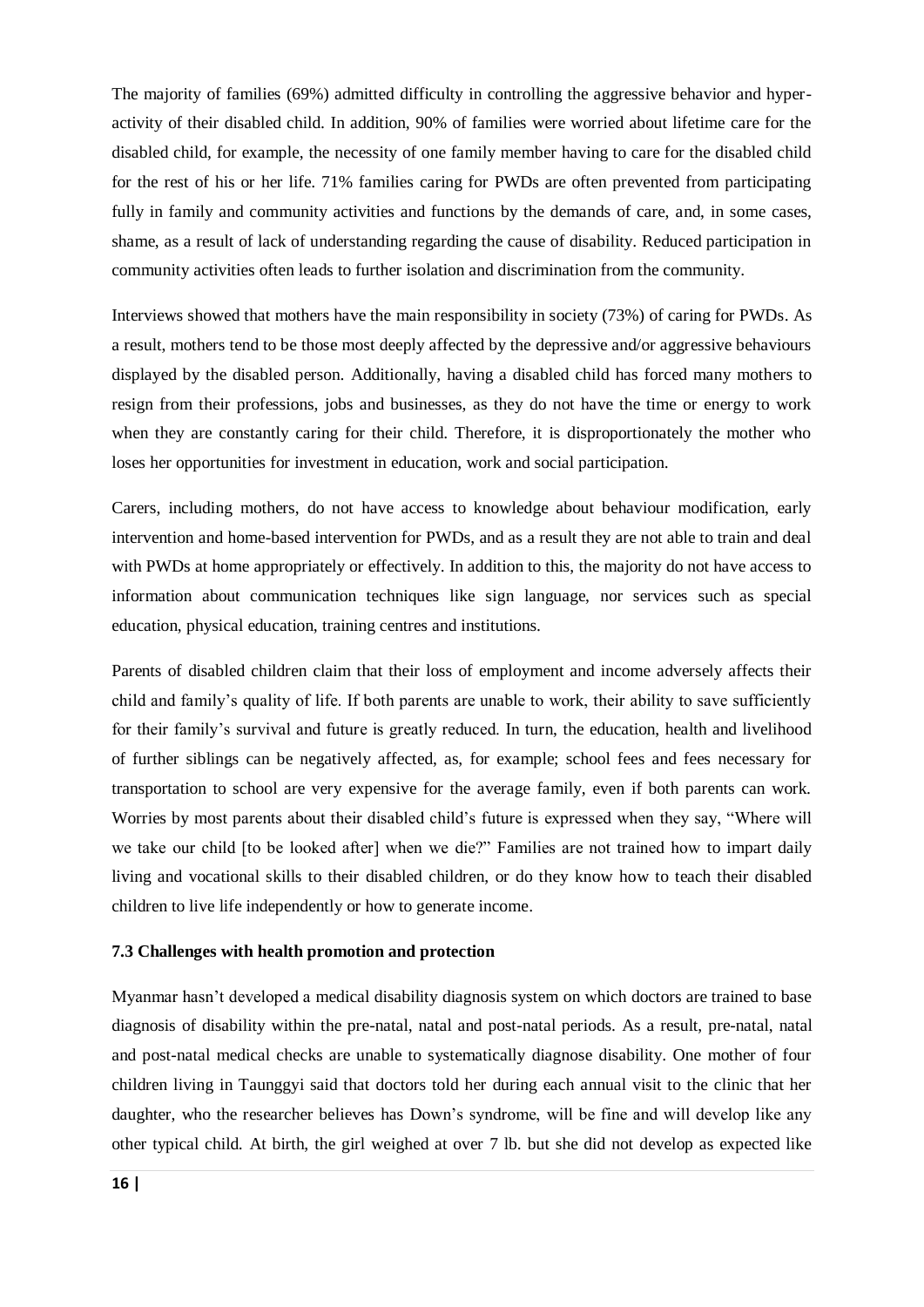other children. As the mother had previous experiences with other children, she knew the girl was definitely different so visited many doctors in Taunggyi and Yangon. Doctors prescribed many pills to take everyday and always said she will be fine. Also as a consequence of the lack of a diagnosis system, society holds many different beliefs about disability and its causes. As an example of the different beliefs held and the lack of understanding of the causes, one family member expressed that "At first, we were very poor; but our [disabled] daughter came from her past life, bringing with her all her good luck and property. After we had this child, we started to earn a good income and succeed in our business."<sup>4</sup>

The research indicates that most mothers from urban areas are able to access health education and intervention programs. Thus they can attend healthcare centres and make regular medical check-ups. However mothers from the rural areas around the 3 locations researched were shown to have difficulties in accessing healthcare and health education programs.

31% of families of children with intellectual disabilities and autism state a lack of adequately-trained medical doctors who can understand the nature of their child satisfactorily. For example, children with intellectual disabilities and autism have a tendency to refuse injections and taking prescribed medicines. One mother said, "I am very scared that my child will eventually get a fever. The doctors really want to treat him, but he really dislikes taking his medicine and he cannot control his aggressive behavior."<sup>5</sup>

Finally, protective services for PWDs in Myanmar are not well developed, neither within the service sector nor at the level of the medical and legal professions.

Female PWDs can be vulnerable to sexual attack. However, because implementation of law in Myanmar needs to be strengthened, people who commit violence towards PWDs are not always arrested and charged. Additionally, families claim that they often cannot afford to pursue cases through the legal system. In order to protect female PWDs, families often resort to extreme measures which will prevent pregnancy. One mother said, "When our daughter was 12 we decided to send her to a private orphanage/day-care centre for academic learning. Then one night she told us that she had experienced a serious act of violence that day at the centre. However, we had previously arranged for her to have an operation to remove her uterus."

## **7.4 Challenges with education, independent living, vocational training and livelihoods provision**

Service providers state that education is of the utmost importance for PWDs in creating the foundations for social skills, academic skills, economical skills, independent living and vocational training. Yet, the research discovered that there are few educational institutions for the disabled in

**.** 

<sup>4</sup> Interviewed mother from Mandalay (February 2012).

<sup>5</sup> Interviewed mother from Yangon (December 2012).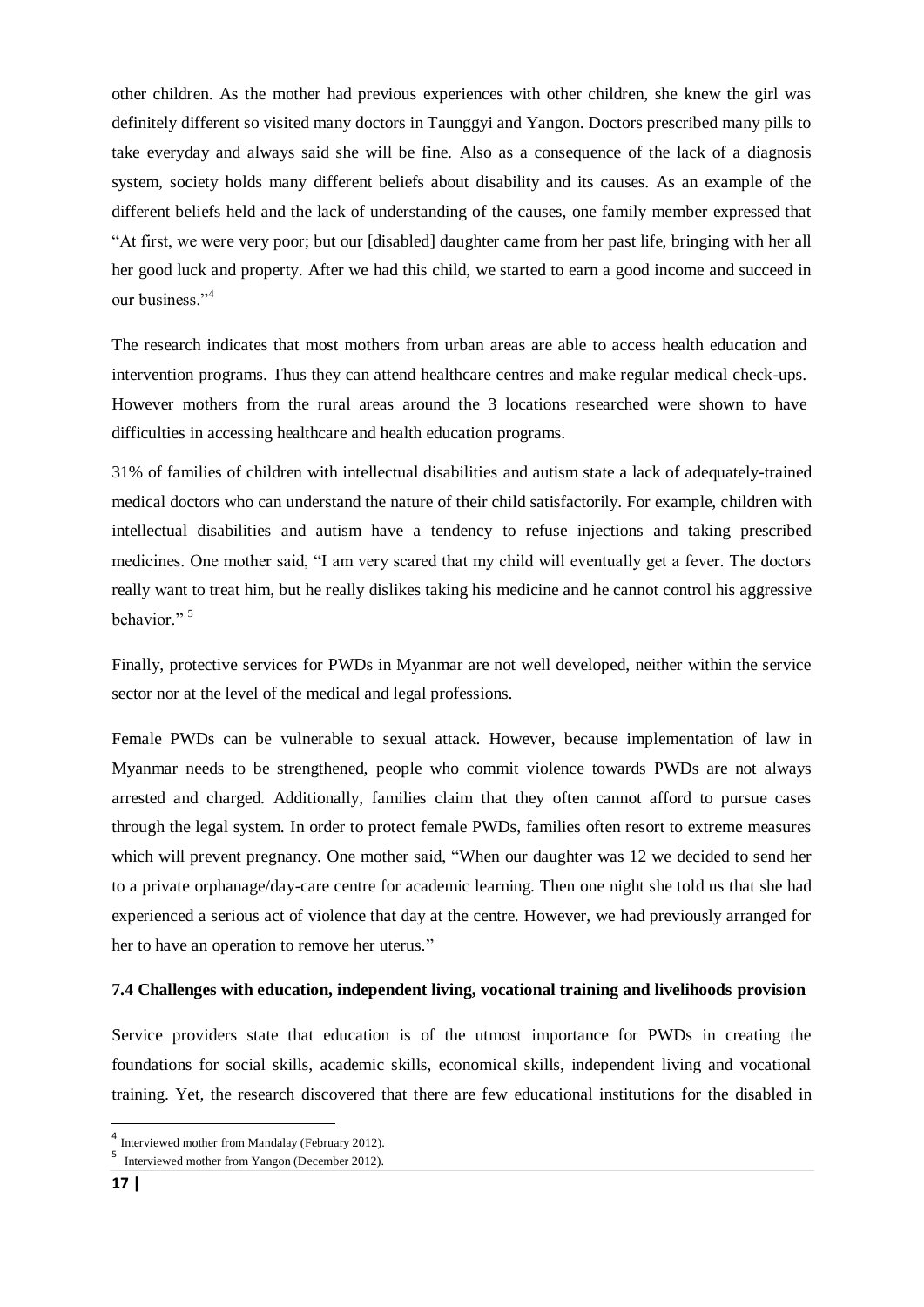Myanmar able to offer components of this range of education, those that do exist being located in Yangon. Additionally, the national education system is not, on the whole, inclusive for disabled students, and presents many difficulties and obstacles to those PWDs who attempt to access mainstream education. Consequently, the majority of PWDs in other areas of country, where the only other alternatives are limited adaptive (special) community education, have little access to either formal or informal education. But even where PWDs have geographical access to institutions and special schools, many families who believe in the value of education (51%) for PWDs still cannot access it as they are unable to support the expensive school fees, accommodation, and transportation fees. In fact, the high expense of most special schools means that many PWDs rarely attend higher education, which is contributed to by a scarcity of scholarships. Consequently, the education of many children with disability depends on their family"s economic status.

Yet, through being able to access schooling, PWDs gain not only education, but also the opportunity to socialize and make friends with those of a similar age, and a comfortable space to interact with others whilst practicing important life-skills. The leader of Unity Self Advocacy Group of Intellectual Disabilities said, "I would love to be able to meet with friends. If I stay at home, I feel lonely and bored, as I have nothing to do. Without any peer group activities or interactions with my community, I find staying home meaningless for my life. However, I am enjoying being with friends in school and this has become my life and my world."

Many PWDs perceive the necessity of a wide range of education, both basic and adaptive, including vocational training, in order to support independent living skills and long-term learning. (87% desire vocational training for their short and long-term life improvements.) Yet, some feel that when they become adults, they do not have the skills required or the social abilities to relate to others in the community. 49% of family members state PWD"s need for independent living skills and life-long training, and 51% want their child to attend adaptive vocational trainings for independent living. Additionally, many family members believe that if PWDs can achieve this independence, then pressure on family carers would reduce, allowing the carers to focus on providing for the family financially.

However, although PWDs and their families recognize some PWDs as slow learners and perceive the value of education, and especially educational institutions, in maintaining skills through life-long education, they express fears of the long-term effects of increased isolation from society that institutionalization, residential and non-residential, brings. On the part of the families, these include fears of PWD"s reduced confidence to communicate with others and further lowered self esteem, which could result in increased difficulties to gain basic vocational training which would further impact upon their isolation from the community. Many PWDs themselves state that they would prefer not to become residential students, with 31% desiring instead to gain the skills to reduce their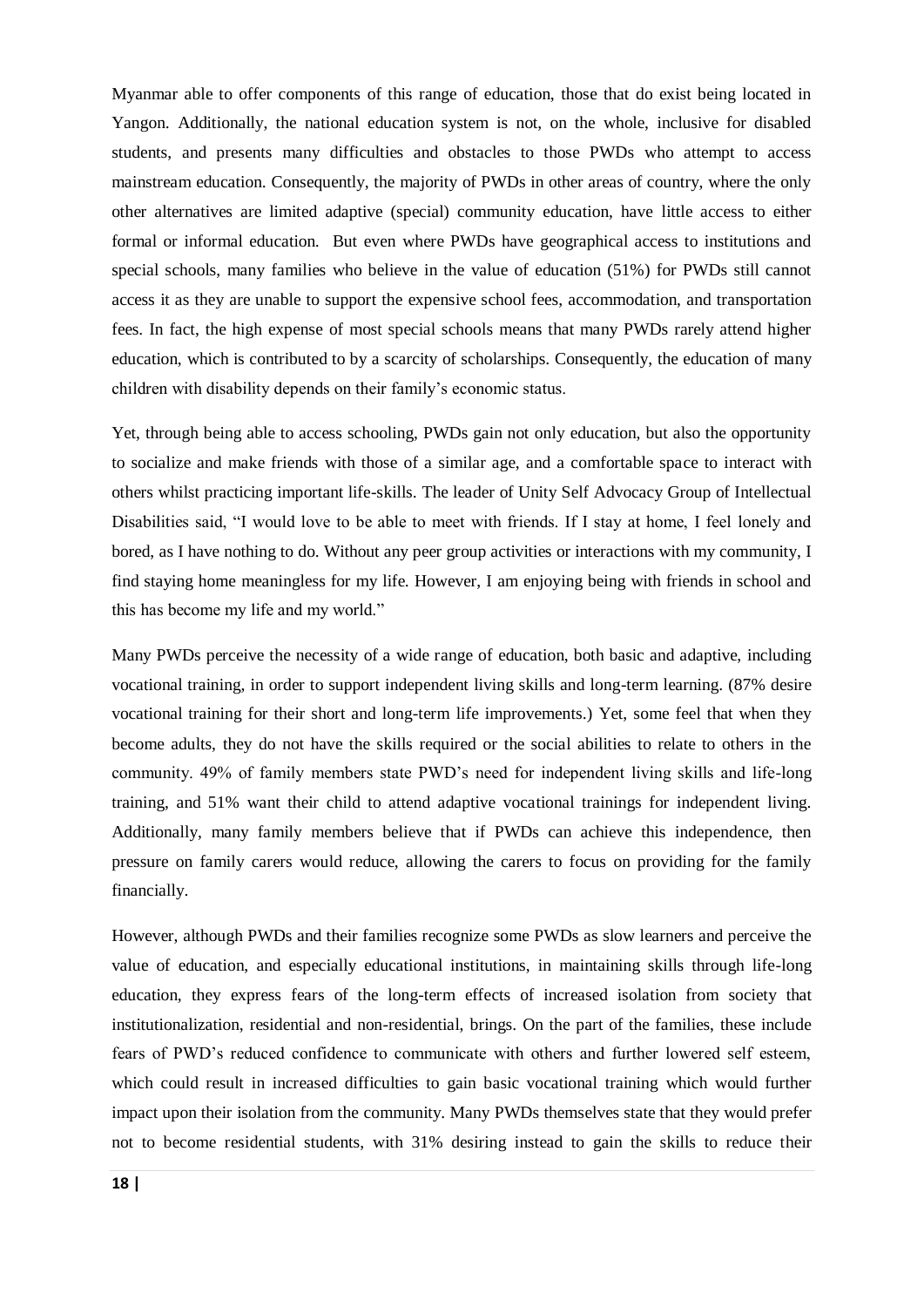dependence on their families and to live independently in society, able to make decisions about their own life and eventually having a personal income that will support them and increase their selfesteem. People with mild intellectual disabilities also explained that they want to be able to communicate with their peers and to be part of the community. Yet, a lack of peer workshops or shelter workshops for PWDs will continue to make institutions attractive not just to child orphan PWDs and PWDs with moderate or severe disability, but to adult PWDs with mild disability, with or without families.

Vocational training service providers in Yangon target not only PWDs, but other groups such as people living with HIV/AIDS (PLHIV) and street children, and consequently, competition for market access is high. PWDs report that vocational training provided in institutions tends to rely on basic or outdated techniques, and is therefore be inadequate. 9% of vocational training institutions report that there are limited job opportunities for those with disabilities.

In order to provide relevant livelihood support for PWDs, PWDs state the need for selected vocational training subjects to be based on market analysis, training for which also needs to be integrated into the program to provide PWDs with skills to conduct market analysis independently, which will allow them to initiate their own businesses with start-up capital provided by the service provider. (39% of PWDs claim a need for livelihoods programs to enable them to earn their own incomes and participate equally in economic life. Service providers shared the same view, many stating that PWDs also require job opportunities to give them independence in the community and that they need livelihood support for long-term survival.) Job coaching programs should also be available through the institution for VT graduates, and, where there are limited job opportunities, shelter workshops (where PWDs can produce handicrafts which are then sold through the workshops) need to be initiated. Vocational training needs to be preceded by pre-vocational training, to enable PWDs to gain functional skills (including basic literacy, numeracy and financial management, to prepare them for vocational training), social and life skills, and independent-living skills.

Families of PWDs unable to benefit from livelihoods provision, such as those with intellectual disability and other moderate or severe disability, expressed a need for access to indirect livelihood support to reduce financial pressure to the families, enabling them to better support their disabled family member.

However, the majority of service providers were found to be having great difficulties in livelihoods provision, as there is a lack of advanced vocational skills programs, funding and human resources are low and networking between various vocational training providers in Myanmar is weak.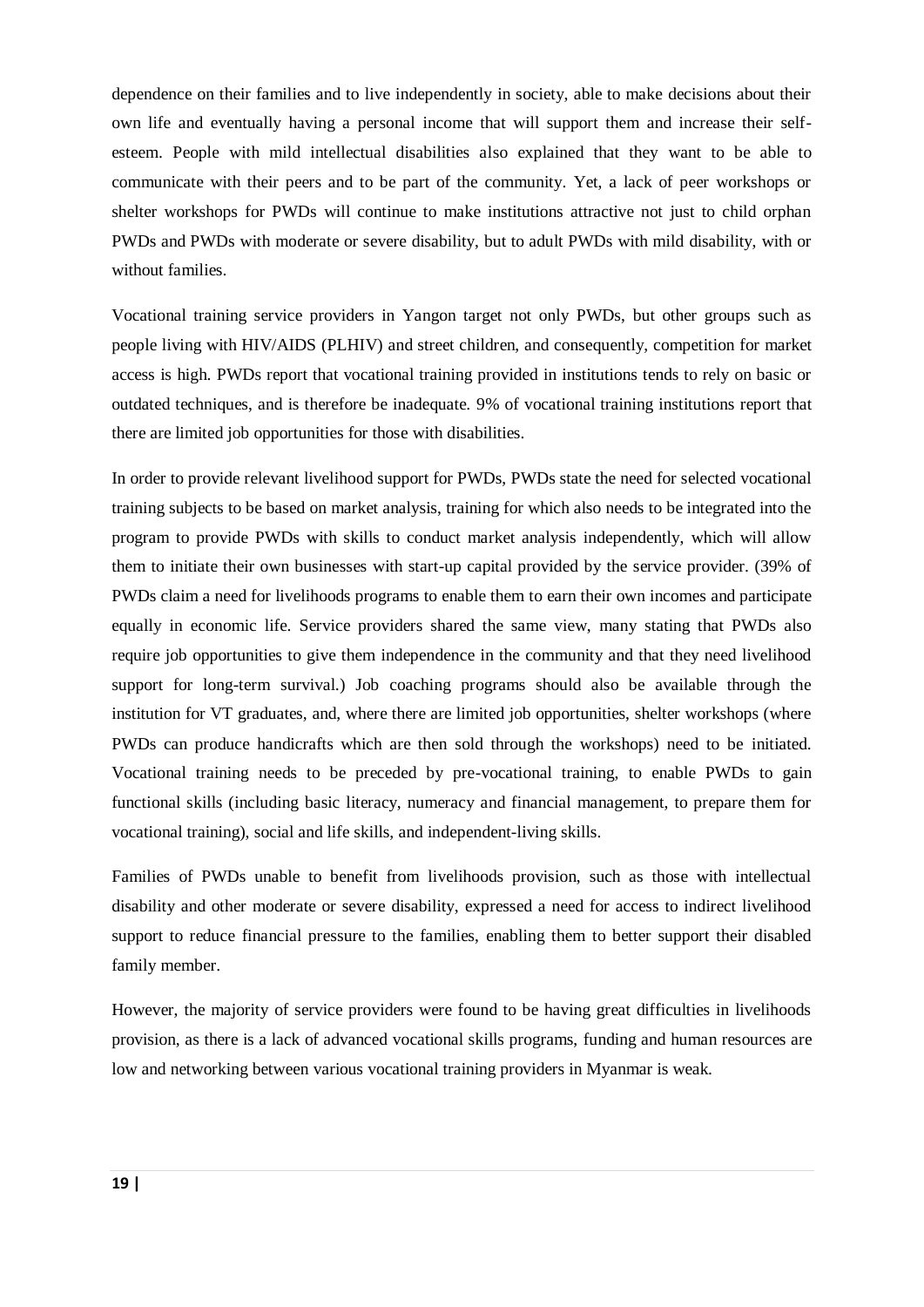## **7.5 Challenges for community-based rehabilitation (CBR)**

The World Health Organization (WHO) promotes community-based rehabilitation (CBR) as an inclusive, participatory strategy to improve access to rehabilitation services for PWDs in low-income and middle-income countries (WHO  $2010$ ).<sup>6</sup> WHO, on its CBR website, describes the strategy as such:

"Community-based rehabilitation (CBR) focuses on enhancing the quality of life for people with disabilities and their families, meeting basic needs and ensuring inclusion and participation. CBR was initiated in the mid-1980s but has evolved to become a multi-sectoral strategy that empowers persons with disabilities to access and benefit from education, employment, health and social services. CBR is implemented through the combined efforts of people with disabilities, their families, organisations and communities, relevant government and non-governmental health, education, vocational, social and other services." (WHO, 2012)

Interviews with **s**ervice providers highlighted that the majority are aware of concepts of CBR, but few provide the full complement of services of health, education, livelihood, social and empowerment, tending to focus just on health and education. (See Annex A for a matrix produced by the World Health Organisation of integral components of community-based rehabilitation.)

One director of an INGO who is implementing a CBR project in a rural area in Shan State said, **"**The value of CBR is that it is a good strategy to include PWDs and their families in implementing services, empowering and promoting their rights, ability, willingness and minds to be independent in society. However, there are few CBR programs in Myanmar and we still need more ways to apply the professional skills that staff of service providers have qualified for inside and outside the country. If there are many CBR programs for the disabled in Myanmar, then a higher percentage of PWDs will find accessing information and rehabilitation services in their community easier and faster".

A further challenge impacting upon the quality of services provided to PWDs is that service providers lack human resource knowledge capacity about disabilities. 40% of service providers state that their staff members are not professionally trained to implement community rehabilitation and social services, and that most staff members struggle by with only experience as their learning tool. As a result, DPOs find it difficult to establish projects in new areas. To address the knowledge gaps in this sector, academic curricula and courses must be developed for university-level students wanting to study disability-related studies in Myanmar.

 6 CBR is currently being promoted as a rehabilitation strategy for PWDs in Cambodia, Thailand, Vietnam, Malaysia, Laos, India, Bangladesh and Sri Lanka.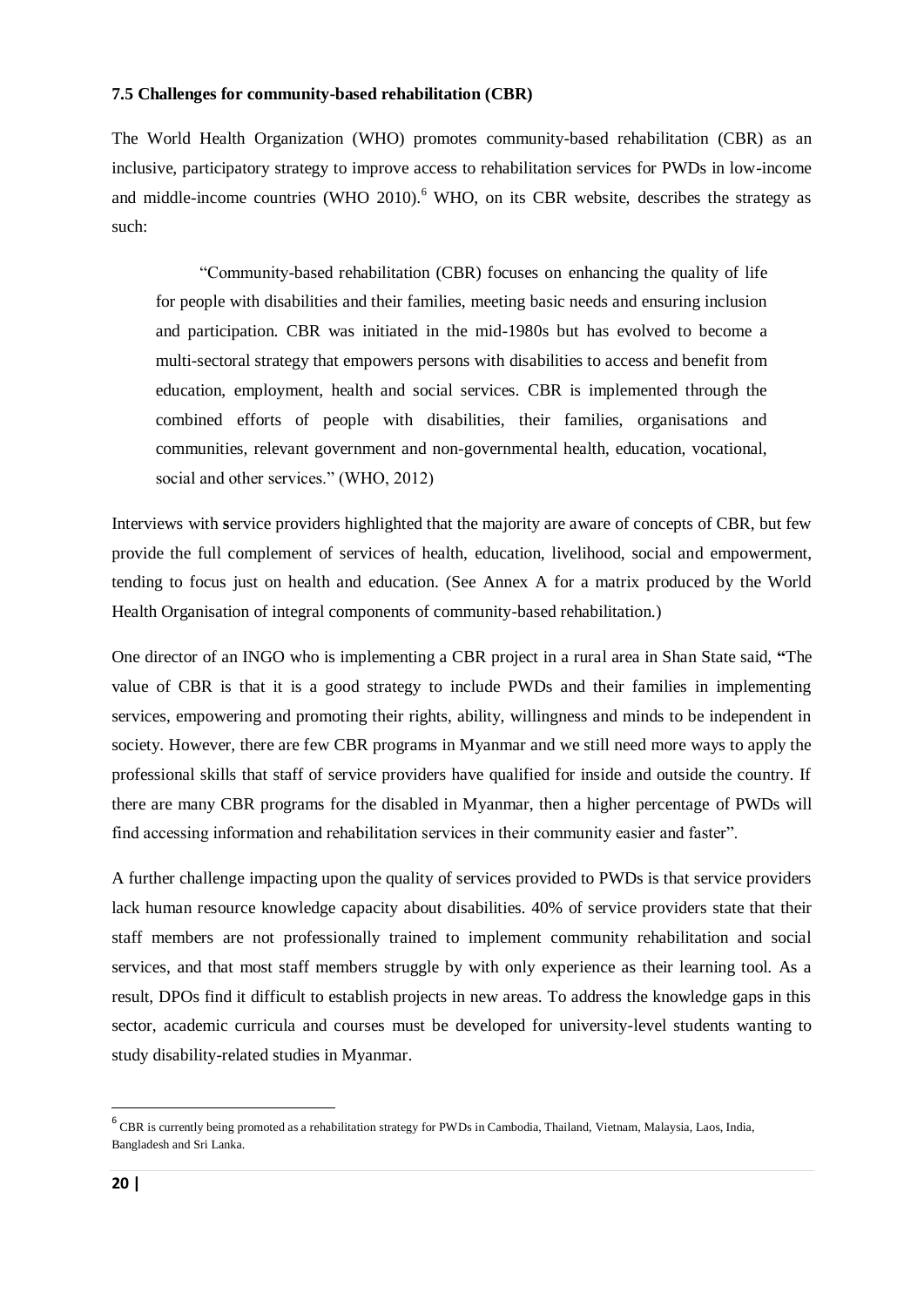The research shows that, in the 3 field study locations, there is only one institution providing training about rehabilitation techniques to family members, in Yangon<sup>7</sup>. Family members of PWDs state that they want to learn the correct skills, knowledge and techniques to assist their children at home through home based interventions. This is especially vital for parents struggling alone as there is hardly any training or assistance for them. Again, to address this gap, service providers need to provide advanced training programs about rehabilitation techniques including special education training, speech therapy, and occupational therapy.

## **7.6 Challenges for information channels on disability services**

Interviews with both PWDs and their families revealed 37% believe rehabilitation services are implemented by non-government organizations and another 37% are unaware of any providers of rehabilitation services for PWDs in Myanmar. 13% believe that INGOs implement rehabilitation services in their community and only another 13% were aware that GOs implement rehabilitation services for PWDs in Yangon.

Many PWDs and their families depend on TV programs to provide them with information concerning disability. However, as only 49% of the national population has access to national-grid electricity (MNPED et al, 2011), it can be surmised that similar proportions have access to TV, and that, as a result, the majority of the population is denied access to this information channel. Moreover, as Myanmar TV currently has no sign language channels, access to this information is prevented for people with hearing impairments.

A country director from an INGO said, "There are a lack of [TV] channels and [information] portals that can give education and awareness information about disability. People with disability are isolated from the community, and in turn society also does not understand or have awareness about their different behaviors and situations, their ways of thinking and communicating, and their needs. As long as we can access media, it can be an important channel and tool for information, where we can evaluate and brainstorm different strategies to change the perception of society [on disability]."

## **7.7 Challenges for funding**

Many DPOs are struggling to secure funding from donor agencies and INGOs. They are hindered by a lack of information about these funding resources, funding policies of donor agencies and experience to complete funding applications. The lack of funding for disability projects has a direct effect on the sustainability of DPOs in the community. If they do not have enough funding, the organization may cease its operations. Even if they are strongly dedicated to supporting disability and development, without funding it is impossible to run a service.

**.** 

<sup>7</sup> Eden Centre, Yangon.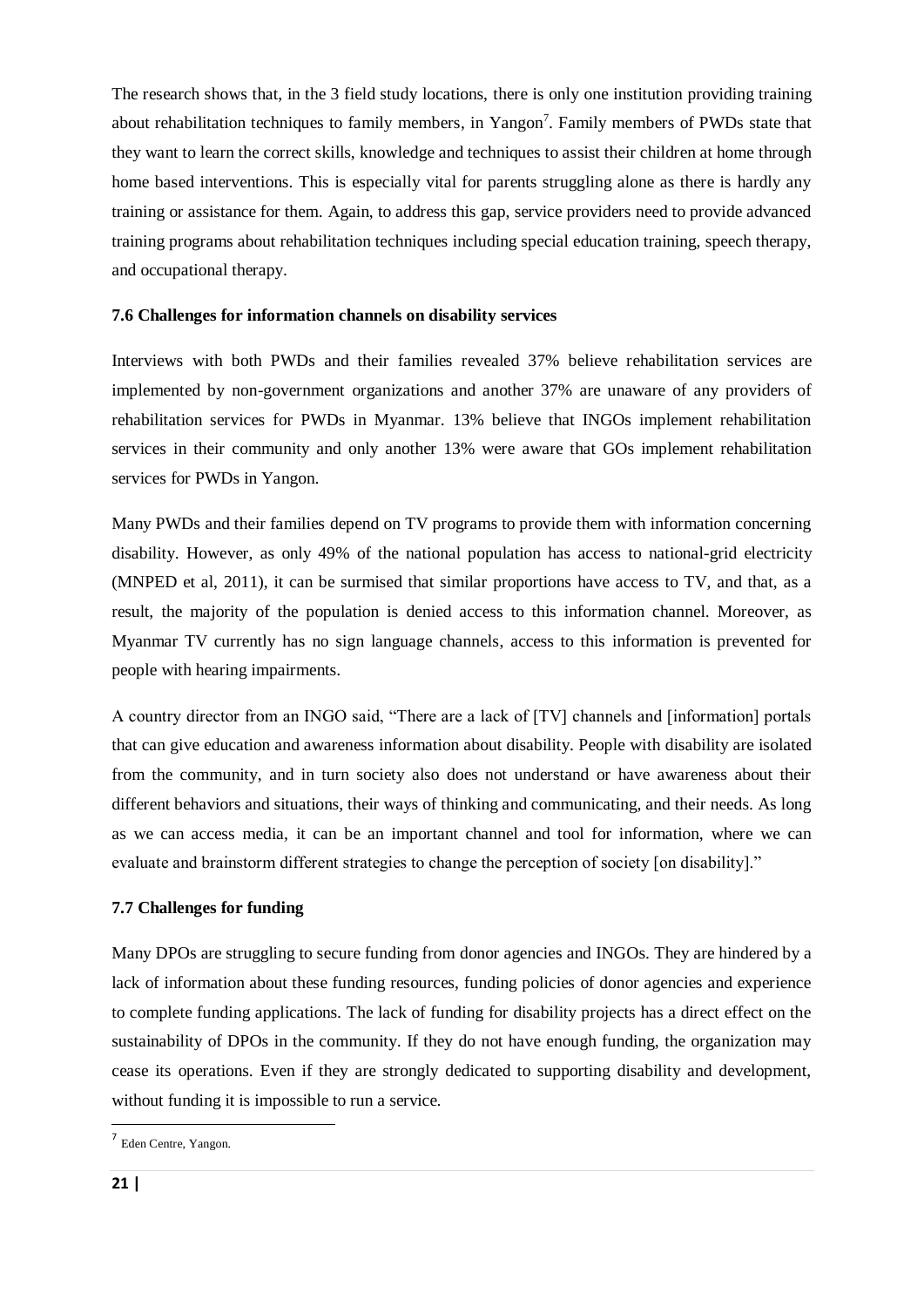Additionally, DPOs have little or no access to capacity building training such as proposal writing, project cycle management, fundraising, sustainability and disability leadership training that could support them to effectively implement projects for PWDs.

# **8. Case stories**

## **Case Study 1: Education, mobility and physical access**

Daw Than New Aung suffered poliomyelitis when she was 3 months old. Her mother resigned from her job as a tutor to take care of her daughter until she passed her matriculation exams. Although her parents worried about her, Daw Than New Aung had ambitions to go to university and gained a place at the Yangon Economic University. She graduated in 1978.

She shares her experiences attending university, "When I started studying in Yangon, I never expected to be able to live without my family. Even so, I tried to stay at a hostel of the university. On my first day of class I had no friends, but my classmates supported me to get to the classes, looked after and took care of me, loved me and became my friends." After she graduated, she couldn"t get a chance to work in the private or government sector. But she took classes of LCCI (UK) training, and after passing all 3 levels, she set up a LCCI training centre in Taunggyi.

Daw Than New Aung came face to face with many problems whilst living in Yangon; one was the physical challenge of accessibility. She gave one example, "When I visited Bogyoke market, I couldn"t go to the shops up-stairs as I was in a wheelchair. My sister, who accompanied me, couldn"t help me as she wasn't strong enough, and no one offered us any help."

The same thing happened when she went to the pagoda. She couldn"t go up the steps leading to the stupa. While many people stood around just looking at her, two western tourists helped her up the steps. She shares her disappointment about the situation and comments, "Most of my own society needs to know they must assist people with disability… I had a vacation in Singapore, and visited many places without difficulties. When I was at the airport to take a flight coming back, the Myanmar airline even asked for a medical certificate… Awareness on disabilities needs to raised within the public and business sectors."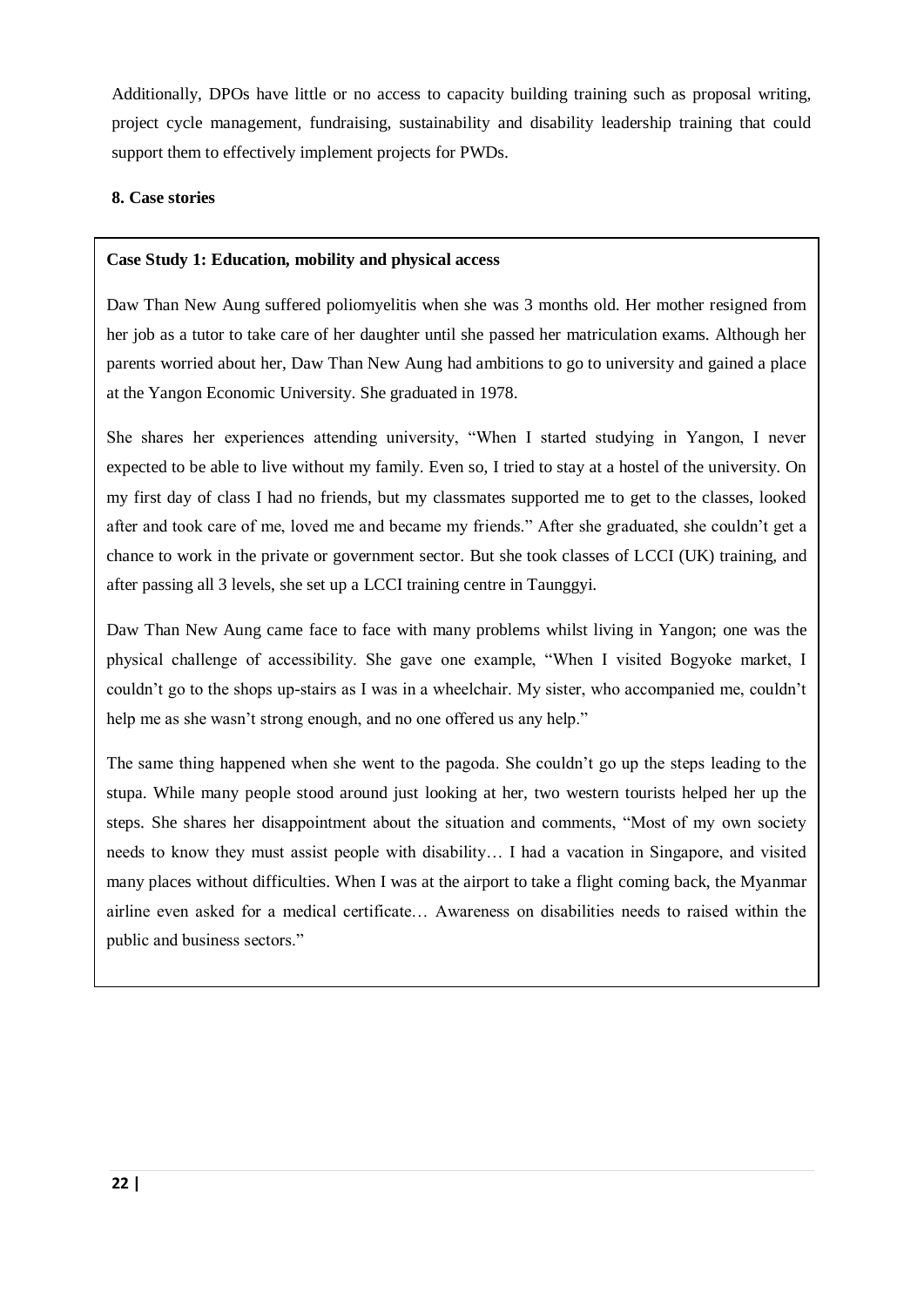# **Case Story 2: Rehabilitation and family support**

Maung Hla Swe is a twenty-two year old male with intellectual disability who lives in Mandalay with his brother in their relatives" house. He also has a sister, but their parents passed away when he was young. He had no experience of family life, and the relatives didn"t know how to deal with his behaviour and found it very hard to control. In 2010, he began attending a school for the hearing impaired in Mandalay, giving his family more time to go to work during the day.

The school for the hearing impaired provides special education, social activities, and activities of daily living (ADL) skills. Although his family didn"t expect the school to be able to improve his aggressive behaviour, his self-control, and consequently his social life, improved.

During his time at the school, his uncle supported him with his school bus fare and food. His relatives think that Maung Hla Swe will need life-long care, if possible in a residential institution. If an institution can provide this sort of life-long care, then his brother would be able to work independently and have a healthy social life whilst knowing that Maung Hla Swe was living in a safe environment.

# **Case Story 3: Sociability and the need for education**

Maung San Htwe is a 23-yeaer old male with an intellectual disability who lives in Yangon. He often plays football with his friends on Insein"s sport centre field.

He explained his improved situation, "My family allows me to go out on my own now. I have friends and I've met many people who love me." He feels he should and wants to get a job, he commented, "Sometimes my family needs more income for survival. I can"t support them, and I also don"t have enough money to go to the football field." He continued, "So, for that reason sometimes, I also don"t want to stay with my family all the time." He explained that wants to live with his friends and supporters who will be patient and understanding towards him.

He said, "I really want to go to school but there are no school which will accept me. Sometimes the reason they give is that I can"t speak well but that is because no one has taught me how to speak. So I end up spending most of my time at home. When I see kids going to school, I envy them. However my family don"t care about me, sometimes they told me that they have no money or there is no school for me. My unhappy days will never end."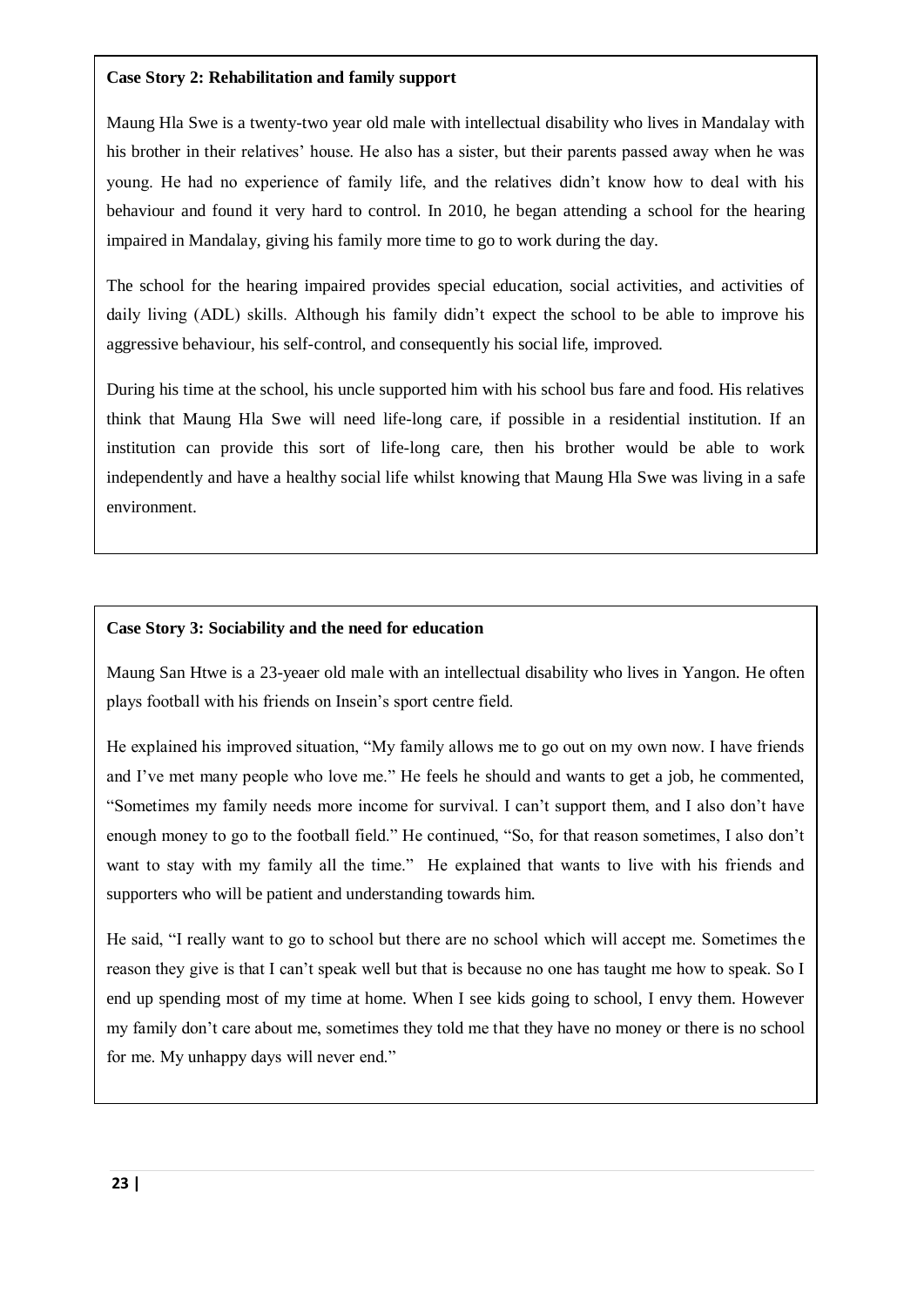# **Case Story 4: Adaptive education**

Maung Minn Swe Htet is a 22-year old male who lives in Yangon. When he was only days old he contracted kernicterus, a neurological condition which causes brain damage, and started have seizures after 2 days. He was admitted into a baby unit in a hospital for a month. As he got older, he developed an intellectual disability.

When he joined preschool at 5 years old, Maung Minn Swe Htet was very hyperactive and played a lot. But he found lessons difficult and couldn"t learn how to write or follow lessons. He had a poor memory, so poor that he couldn"t remember simple things like where he put his pencils or shoes. His family decided to send him to a mainstream school until grade three (8 years old). He became depressed that he couldn"t complete his schoolwork like other children, so in 1998 his parents, referred by a family doctor, sent him to the School for Disabled Children (SDC) where he learned slowly and had some improvements in his academic and social life, and became independent to some extent. Although he was still hyperactive, there were some positive changes in his behaviour. He started receiving vocational training and gaining chances to participate in community activities through learning adaptive life skills and modifying his behaviour. His parents suggested that poorer families should be supported for their livelihood. They said, "If we had had any financial difficulties, we would never have been able to send him to school or let him participate in school trips or activities. Then he wouldn"t have developed or improved as much as he has right now."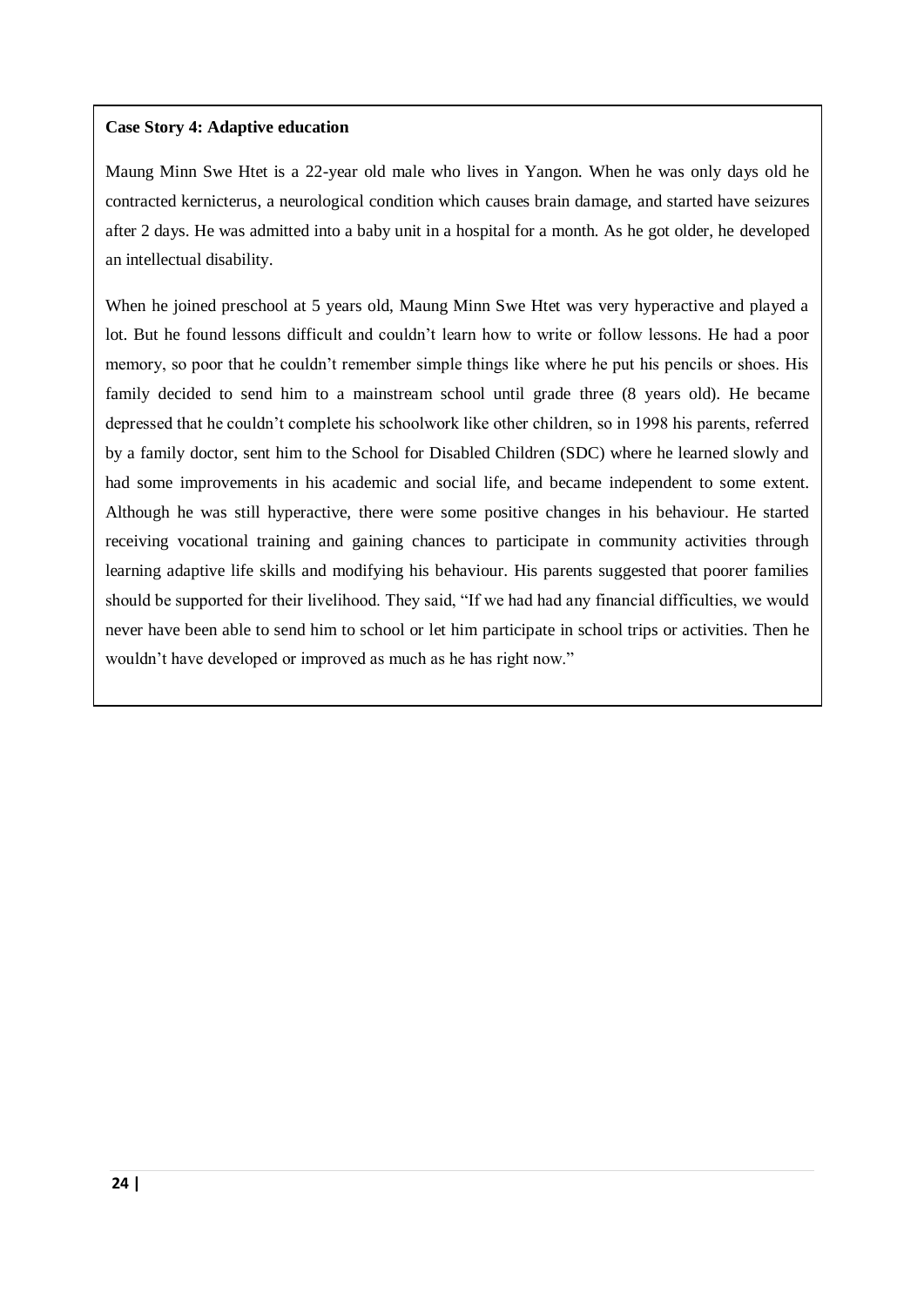# **Case Story 5: Lack of public understanding creates social barriers**

Kyaw Kyaw was born in Mon State and is a program director of a resource centre for people with hearing impairments. He and his 7 siblings are all deaf. They had to struggle a lot to survive, and they faced even more difficulties financially and socially than other families.

Kyaw Kyaw completed primary through high school education in mainstream school. He then went on to study civil engineering at a government technology institution. He found the work and learning was more difficult for him than his classmates as he couldn"t hear the teaching properly. He said, "I doubled my efforts and I was able to graduate with a Diploma in Civil Engineering in 2000." Although he succeeded in education, he said he faced a lot of other challenges in the working world, "As disabled people are still not included in the government"s social and occupational policies, we can"t utilise our abilities in society and the working world as much as we"re able to."

Discrimination against disabled people is still present in society. For example, deaf people have been prohibited from opening bank accounts by bank managers who believe that deaf people are unable to take care of their own affairs, and are then affected by a policy from the Ministry of Statistics which states that those who are unable to take care of their own affairs are not allowed to open a bank account. "We don"t have a mental illness, nor are we people who can"t live independently," he said, "we only have trouble communicating."

He added that most disabled people are drowning in poverty. "To improve the condition of disabled people, including deaf people, and to escape from the circle of poverty and disability, policy makers need to understand and undertake a new attitude towards disability, and disabled people also need to be allowed to participate in the policy making processes."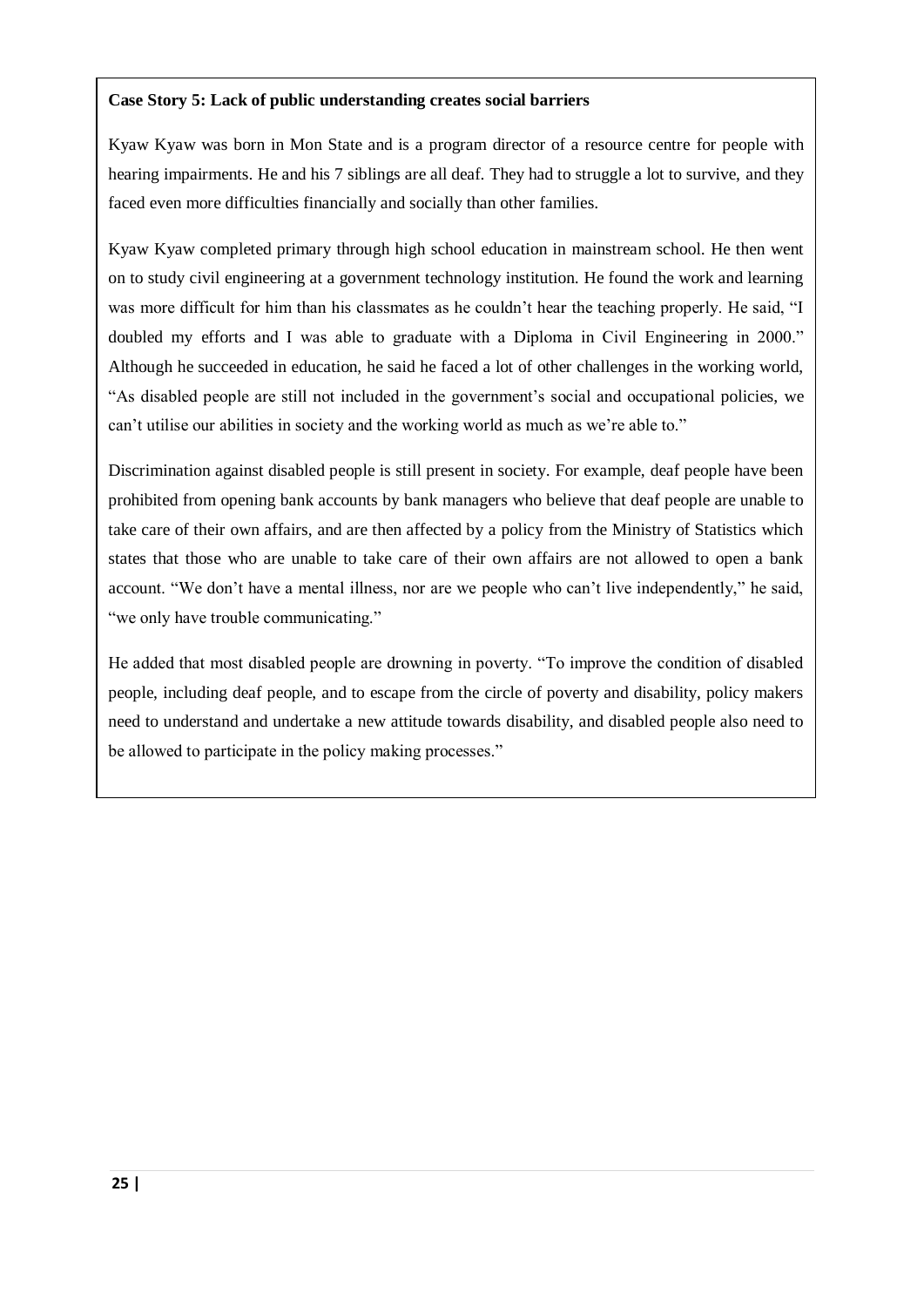## **9. Conclusion**

This participatory study concludes that whilst a wide range of organisations in Myanmar are attempting to understand the challenges faced by, and are providing for; people with disability living in the country, there are many gaps in the understanding and awareness of disability in Myanmar. Particularly, understanding as to what is and what is not classed as disability and a lack of qualified people and knowledge of supporting and accommodating disability in society, is delaying the development of a strong foundation on which to build an inclusive society.

The survey found that the majority of service provision for people with disability in Myanmar is based in the Yangon area, and is therefore greatly inaccessible to people with disability living outside of the city, especially in rural areas. Service provision in Myanmar tends to view people with disability through a narrow lens, as beneficiaries and receivers of services, rather than as employees and participants in strategy development and implementation. Additionally, whilst many service providers are aware of community-based rehabilitation as an effective approach for improving the lives of people with disability, none provide the full compliment of services.

Inadequate educational provision creates the greatest hurdle to inclusion in society for people with disabilities. The majority of people with disability and their families who were surveyed desire to see nationwide, inclusive educational programs in mainstream government schools.

Finally, a lack of networking amongst organisations and international parties greatly hinders the work of organisations working with people with disability, and the building of bridges between PWDs, families and service providers is necessary to improve communication, information sharing and collaboration between people affected by or supporting disability.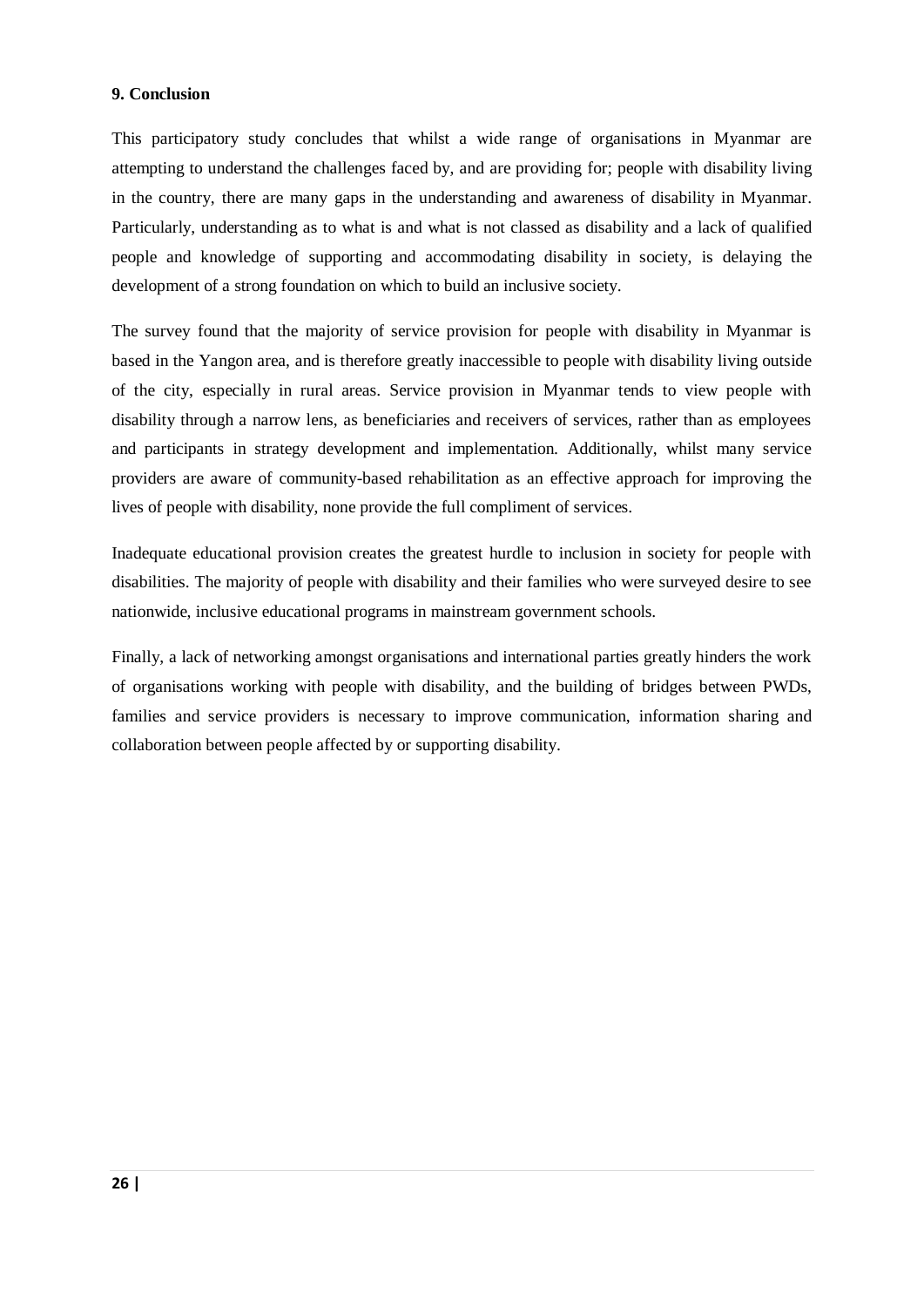## **10. Recommendations**

In order to improve the situation for those with disabilities in Myanmar, the researcher has proposed a list of recommendations for implementation within government organisations, international nongovernment organizations, community based organizations.

## **10.1 Developing training programs on disability**

Family members of PWDs should have more access to information and training on how to engage with disability. Most families of PWDs are eager to be involved and tackle the challenges, both through home-based and community-based methods. Possible topics of training might be:

- 1) Early intervention training
- 2) Care-giver training
- 3) Behaviour modification training
- 4) Home-based education training
- 5) Basic sanitation and personal hygiene training
- 6) Daily activities and living training
- 7) Civic education amongst PWD communities

The different trainings related to these topics should target all stakeholders, including parents, teachers and doctors, to successfully increase society"s awareness of disabilities and to create an inclusive society.

#### **10.2 Increasing skills and raising awareness of teachers to work effectively with PWDs**

Firstly, awareness-raising programs and skills development programs should be developed to be utilised within existing and newly-created special education schools. At the same time mainstream schoolteachers should receive training on the value of special-needs education, concepts of inclusive education, and disability awareness. The different training programs should introduce special curriculums and teaching techniques on how to teach disabled children in mainstream schools and in special classes in institutions.

Inclusive education systems and integrated class programs should be implemented and expanded within the public schools. There needs to be mutual cooperation between the government institutions and non-government institutions toward holistic development of all sectors focusing on disability.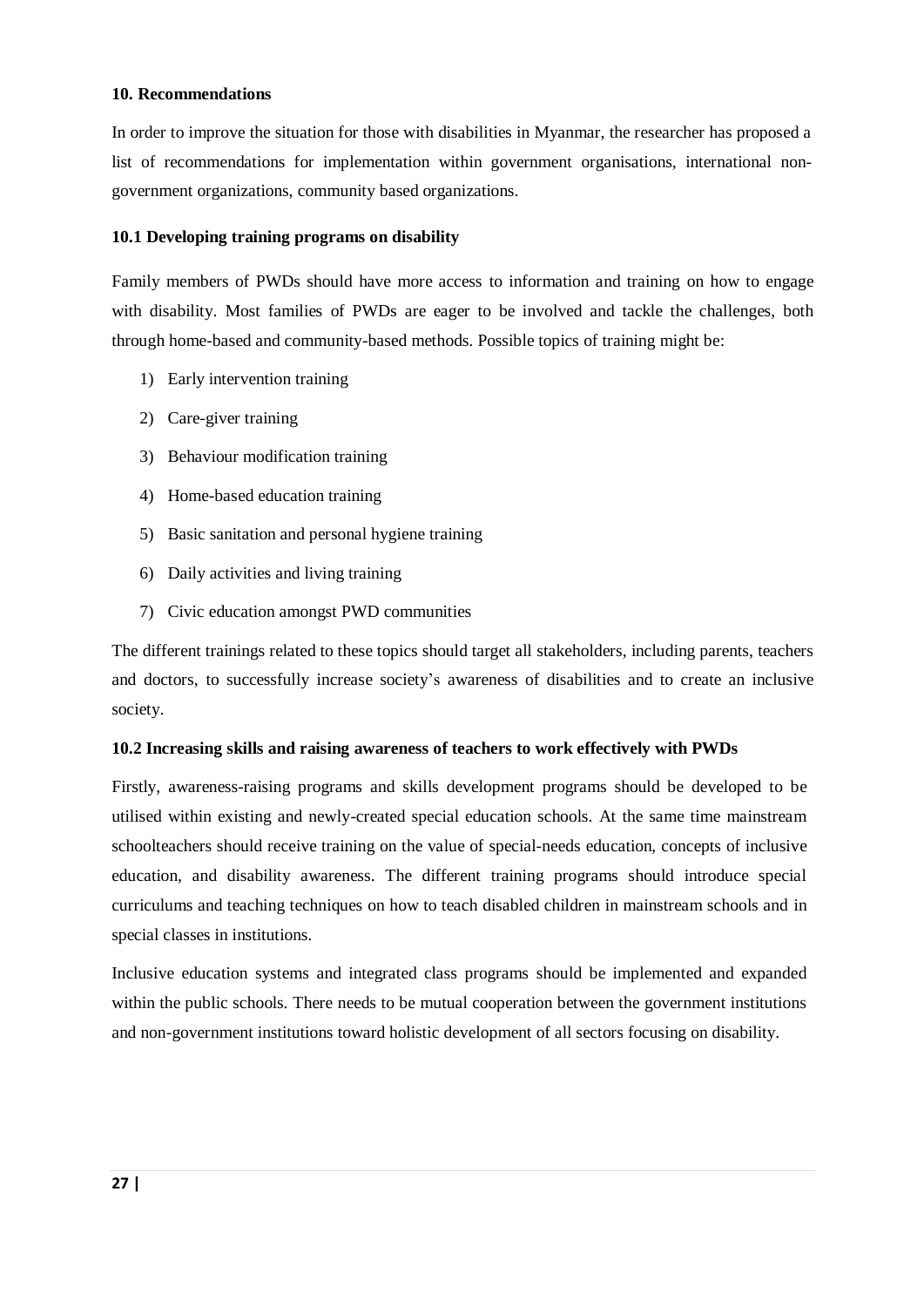# **10.3 Implementing disability diagnosis systems and health promotion programs in every community**

There is no universally accepted system for disability diagnosis, however, both national and international approaches to classification exist and are practiced in many countries in Asia. Singapore and Thailand have particularly strong systems for diagnosis and training of medical personnel. Myanmar Department of Health should identify appropriate components of disability diagnosis systems from neighbouring countries and secure assistance from the World Health Organisation (WHO) to develop and implement a national, country-wide system in Myanmar.

Every mother, in both urban and rural locations, should have access to health checks and education during the pre-natal, natal and post-natal periods. Additionally healthcare providers need to receive more specialised training on maternity care, as well as on children with disabilities. Mothers and care-givers need awareness training on hygiene and medical care, health promotion training and home-based intervention training.

### **10.4 Developing common strategies of co-operation to create disability-friendly environments**

The value of community-based rehabilitation is the creation of disability-friendly environments in which beneficiaries can easily access effective services and information in the community. To successfully achieve the creation of disability-friendly environments, the role of CBR needs to be promoted in communities in both rural and urban areas.

Strategies to increase CBR put PWDs in the driving seat. As the essence of community-based rehabilitation is to not only to raise awareness of disability, but to move beyond service provision for PWDs to increase their participation in strategy development and service implementation, and to ensure service provision meets needs, participation, and therefore empowerment of PWDs, can be achieved through their employment in DPOs.

People with disability can also empower themselves through a common method of becoming agents of change in civil society. With a willingness to work for their own communities to assist and support other PWDs in their development and achievements, to grasp the opportunities and achieve goals which everyone has the right to, PWDs can increase their own civic education and that of others, with and without disability alike.

## **10.5 Developing networking spaces in the community**

Networking spaces for people with disabilities, which can create good communication links between both family and PWD community institutions, and national and international institutions, for experience sharing and learning, need to be initiated throughout the country by PWDs, their families and supporters? Networking strategies should be developed by consensus, and networks could be used to explore a variety of disability-related research and topics, act as a forum for advocacy and as a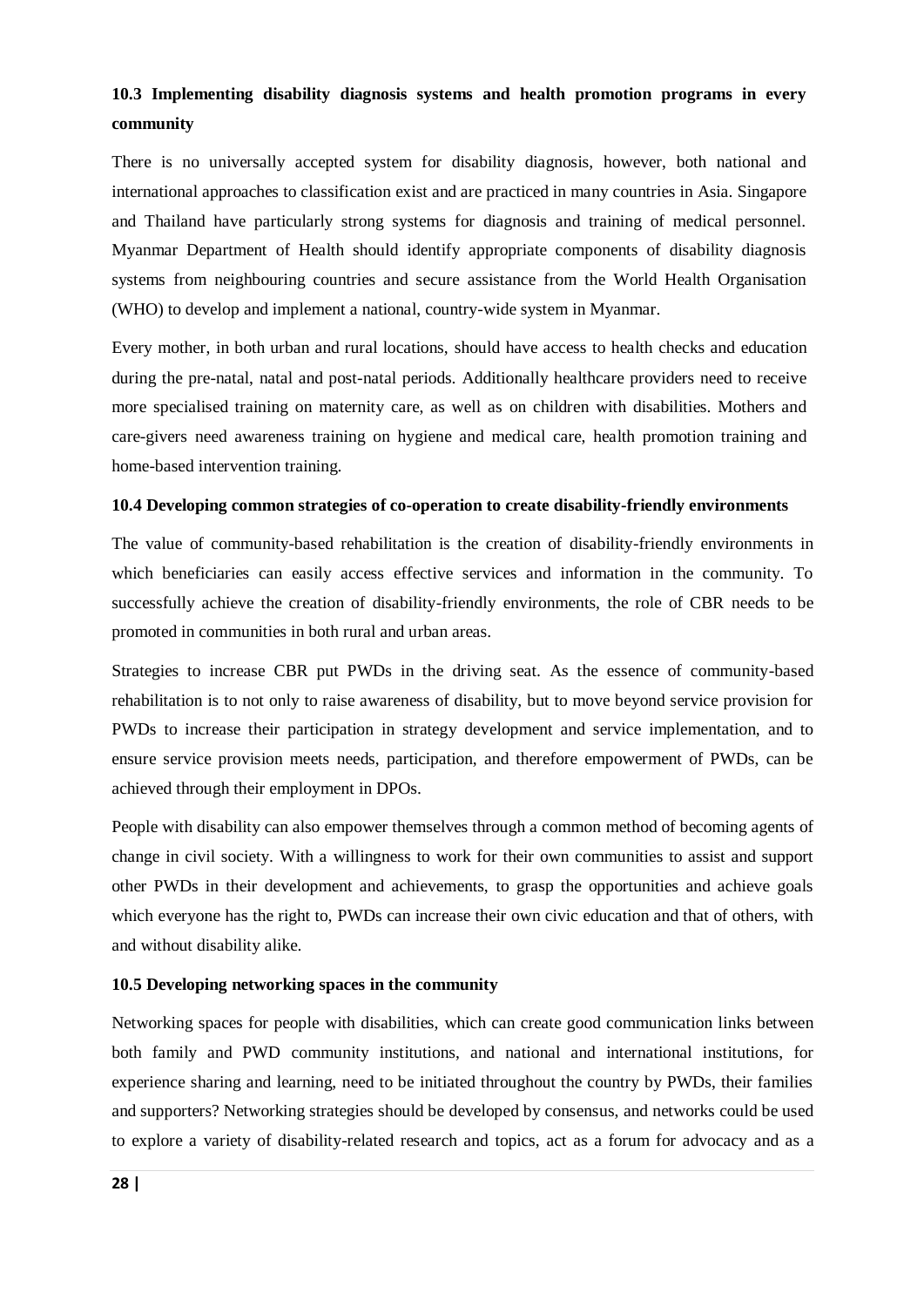means to develop cooperation between national policy makers and different sectors on disability issues.

This program could explore the following issue areas:

- (1) Securing the rights of persons with disabilities in Myanmar.
- (2) Improving the educational situation of persons with disabilities in Myanmar.
- (3) Ensuring that national policies for disability in Myanmar are effective.
- (4) Increasing the current level of knowledge and experience of disabilities among policy makers.

## **10.6 Developing information and resource centres**

Information sharing is the most important variable in improving communication on disability. If information-sharing channels don"t exist then it is difficult to communicate national plans, conduct advocacy and share achievements of DPOs. Barriers are created to identifying existing service provision and gaps and duplication.

An information resource centre could store records of DPOs and their activities, and initiate networking activities and coordination among GOs, INGOs, NGOs and SHGs. This would encourage agencies to share information about activities, developments and achievements, and donor and partner information, and would support agencies and DPOs to inclusively improve disability service provision and strengthen organisational development. Additionally, DPOs need to regularly access data to strengthen program implementation, and an information centre could initiate, collect and update data and records of training programs that reflect the needs of PWDs and DPOs, and lists of volunteer consultants. Self-access learning centres such as this would support DPOs and PWD individuals to learn and strengthen project implementation.

## **10.7 Strengthening and developing sustainability of DPOs**

Sustainability plays an important role in the achievement of DPO goals in Myanmar. According to the research, the sustainability of DPOs is hindered by weak organisational development. To strengthen this, different DPOs should work together to learn from each other"s operational and implementing processes, and donors and INGOs should desire to fund DPOs, CBOs and SHGs for organisational development and to implement various activities in different regions.

The donor agencies and INGOs should form programs that empower DPOs and SHGs in different regions in Myanmar. They should increase the capacity of a wider range of grassroots organisations and develop the talents of disabled people. All organizations need to generate a cooperative spirit that will help them move forward towards inclusive development for PWDs. DPOs should mobilise PWDs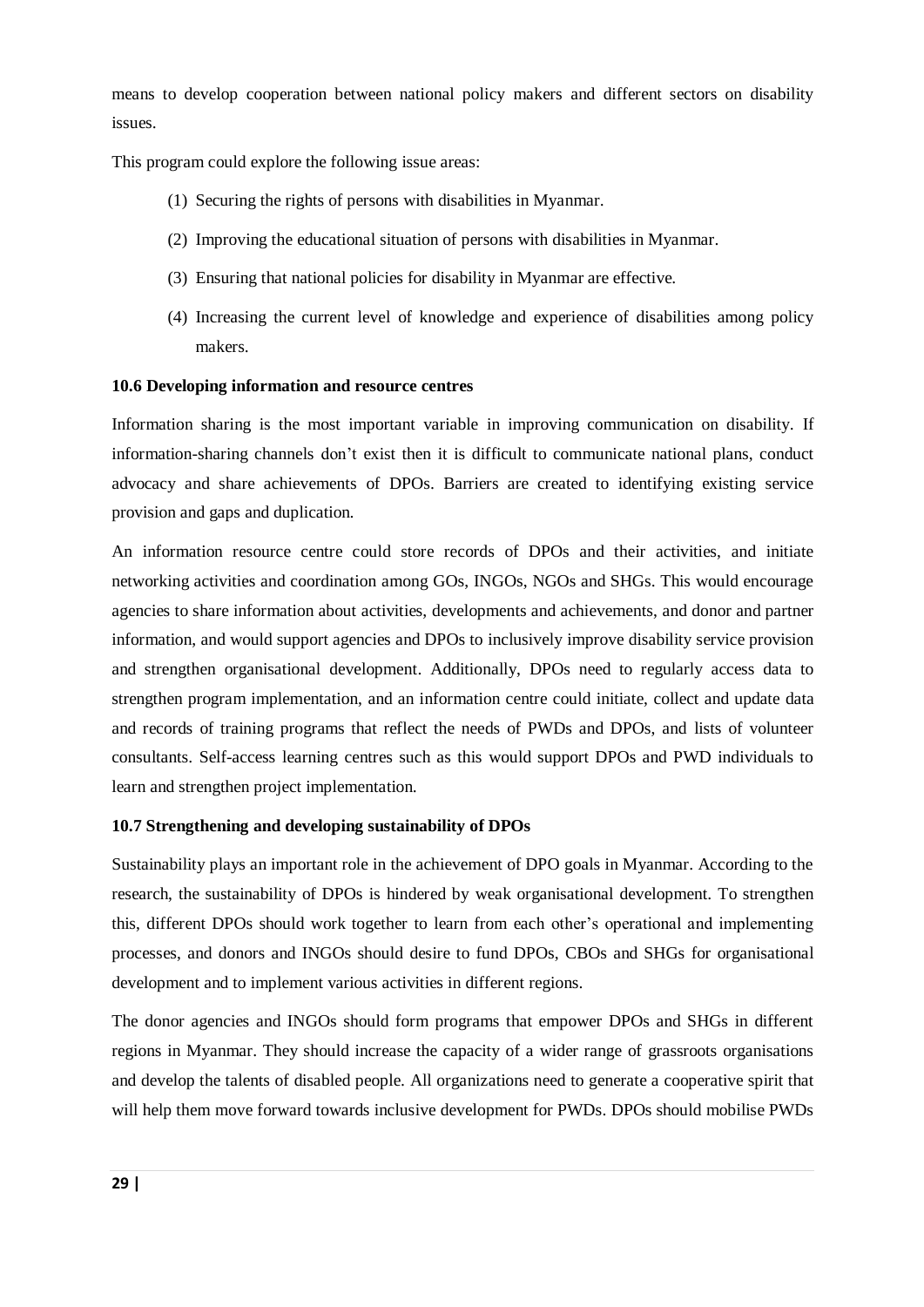to set up and develop more organisations in different regions to create more widespread help and access.

The donor agencies must increase their awareness and understanding of the challenges facing the different services providers of DPOs, CBOs and SHGs, especially regarding lack of networking. The agencies should be able to support networking and referrals between DPOs and families so that those with disabilities can receive rapid response and effective treatment. Different partners in the disability sector must share information and work together to find solutions to the various problems that can arise when dealing with disability.

#### **10.8 Initiating vocational training for PWDs**

DPOs must increase the number and evaluate the relevance of their vocational training programs for PWDs. PWDs need access to relevant, up-to-date vocational training programs and market analysis techniques. A variety of different vocational training programs that reflect the needs of people with different types of disabilities need to be developed. To ensure that participants are able to secure incomes on which they can survive, and successful integration into society, courses need to be developed from basic through to advanced levels, and must include mobility training. These training programs must be supported with financial support for assistive teaching devices, teaching aids and materials. Post-training support is also necessary, such as job coaching programs, job opportunity seminars to which employers are invited, information sharing about job placements and employer advocacy campaigns.

#### **10.9 Supporting livelihood investment funds**

Livelihood support is crucial to initiating and creating job opportunities for PWDs. However, disabilities that are moderate-to-severe can result in a lack of adequate physical and/or mental functionality that can disqualify people from receiving essential livelihood support. In cases such as these, DPOs need to implement equity strategies, to expand beyond provision of livelihood support directly to the person with disability, to supporting them indirectly, through provision to their families.

As well as different vocational training programs and market analysis training, PWDs need income management and business sustainability training. Donor agencies, INGOs and individual donors need to support small livelihood grants and management training through DPOs, CBOs and SHGs.

#### **10.10 Supporting human resource development for the employees of DPOs**

There is a need to develop the skills and abilities of DPO human resources and encourage individual improvement, awareness and knowledge. DPOs should network with different institutions and raise their awareness of methods used by INGOs, NGOs and training centres, nationally and internationally, so they can apply different methods of human resource development to develop a new generation of qualified and educated staff, and raised awareness.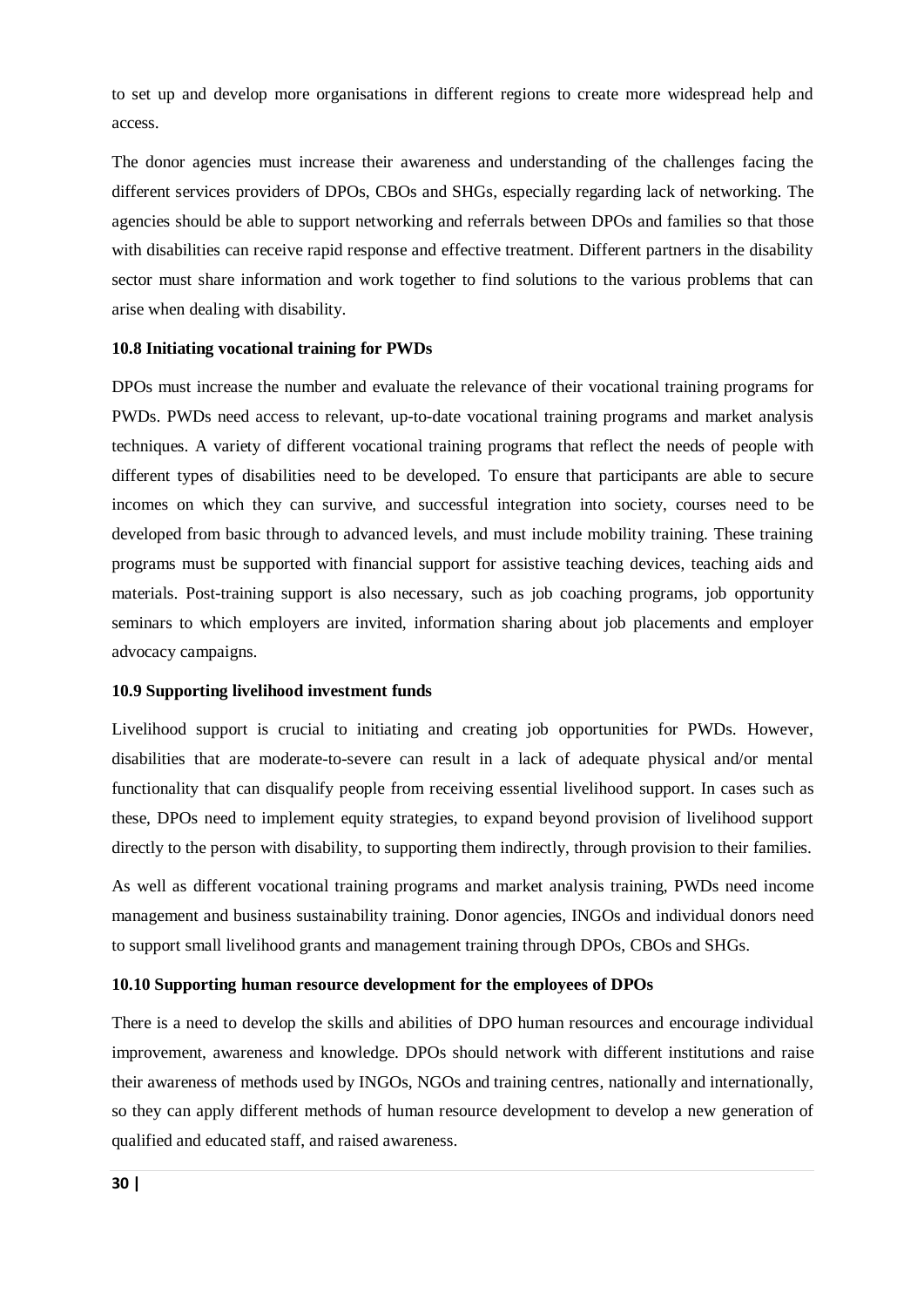DPOs require funding to support employees to gain national and regional capacity development in their specialist areas. Capacity development provision needs to be extended to provide follow-up progress monitoring, assessment of program effectiveness and any further necessary assistance.

Cooperation is needed between government institutions, INGOs, donor agencies and DPOs on human resource development to create a resourceful team of policy makers and trainers on topics of community-based rehabilitation, inclusive development and disability and development.

## **10.11 Mobilising mass media to promote disability**

The media is an effective channel of communication that can raise awareness and educate the public about disabilities, and advertise different DPO services available in Myanmar. The media needs to be mobilised to advertise service availability and raise awareness through featuring articles on disability and the challenges PWDs encounter.

## **10.12 Establishing educational institutions on and for disability**

The government should promote high quality academic and educational support for those working with people with special needs and disabilities who might need extra assistance with occupational or speech therapy. The department of social welfare must initiate a pilot program for short-term, regular trainings on special education, occupational therapy and speech therapy, supported by research of the situation of PWDs in Myanmar. The DPOs in target locations should have opportunity to access professional development on different approaches to a variety of disabilities.

Many more institutions for learning and education for PWDs should be established by INGOs, DPOs, GOs and CBOs, with a focus on delivering education and rehabilitation services for PWDs equally across all urban and rural areas of Myanmar. Those with disabilities should have a chance to access basic education, prevocational, vocational and life skills, for the improvement of their futures.

The government should create institutions that are free of charge for people with all kinds of disabilities. The institutions should organize full-day learning and recreation session for PWDs and should arrange transportation to ensure inclusion and access. The organizations should nurture an environment for PWDS that is safe and friendly, that is a place where they can sufficiently and comfortably learn different life skills and vocational training. Inclusive of all this, the organisations should provide job-coaching programs, job placement help and shelter workshops.

Additionally, residential institutions are needed in locations other than Yangon for those with severe disabilities and for orphans with disabilities. Residential care needs to be prioritised as a main issue by all organisations including the government, INGOs, CBOs, DPOs and SHGs, to find a solution to the needs of PWD family members. Moreover, the government must take responsibility for care of disabled people who are without family members and who cannot take care of themselves, and ensure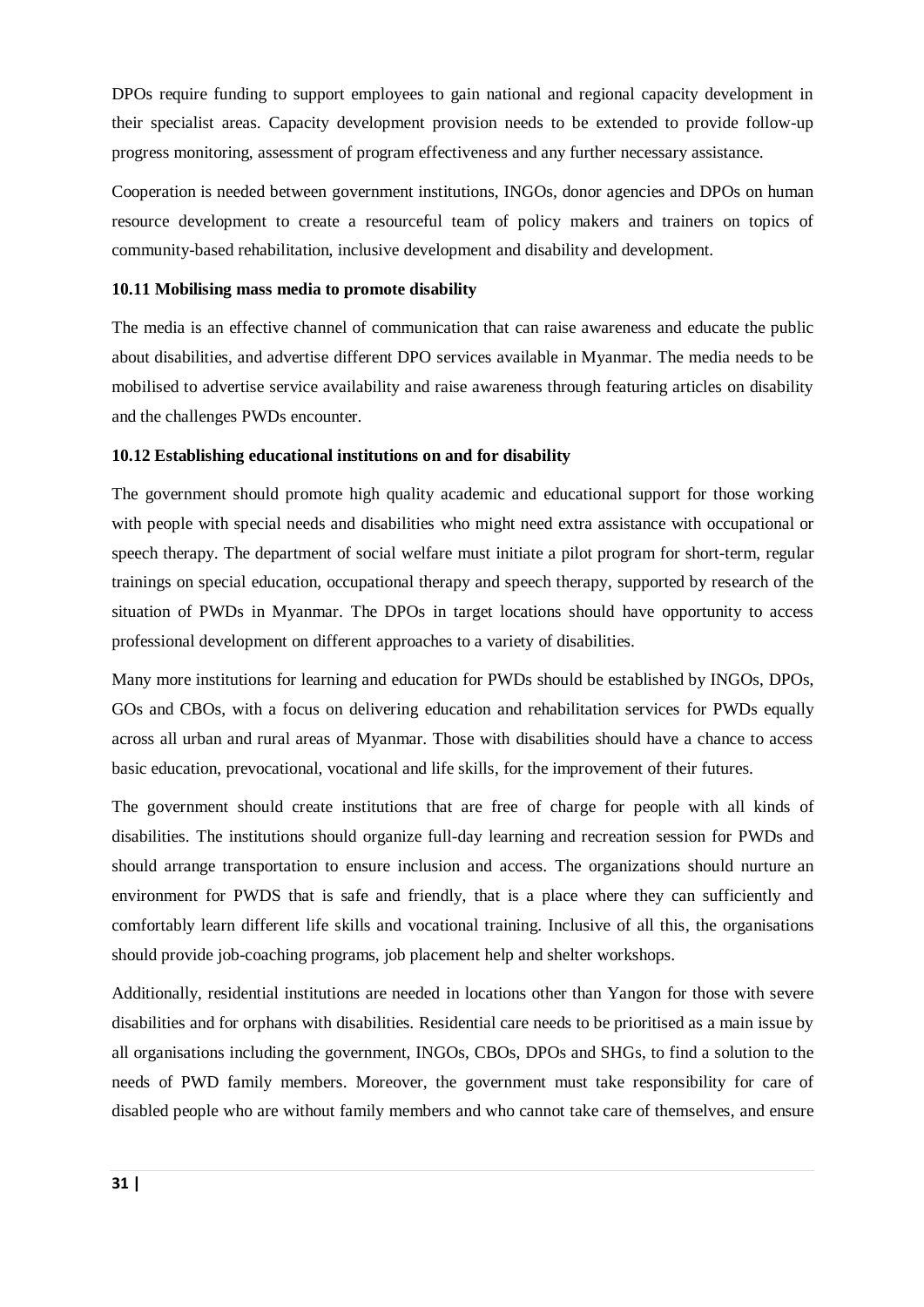that their basic needs such as accommodation, food, clothing, medical treatment, living allowance, vocational skill development, occupational fund and advice are provided.

# **10.13 Challenges to protection of PWDs**

The Myanmar government has responsibility to develop strong and significant policies and legislation for social justice, rehabilitation, and equity of opportunities for social and economic inclusion of people with disabilities. To uphold the Convention on the Rights of Persons with Disabilities (CRPD), signed by the government in December 2011, stronger laws and legislation are needed to recognize the rights and protect people with disabilities from discrimination and exploitation. To strengthen implementation of the CRPD, the capacity of service providers needs to be increased to provide access to civil rights education programs, legislation awareness-raising programs and subsidised legal aid systems, to ensure protection from abuse of people with disability.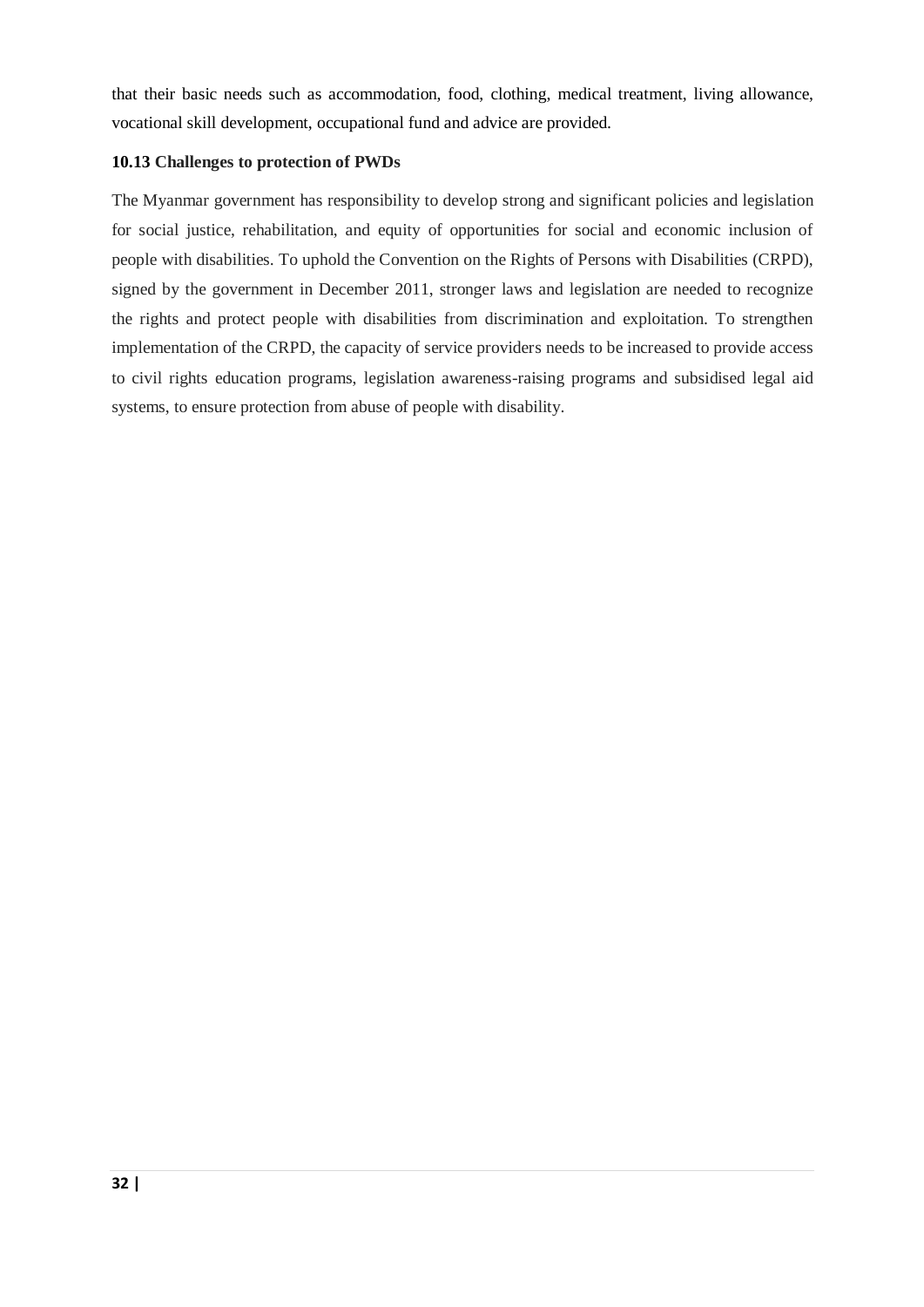# **Annex A**

CBR Matrix, World Health Organization, 2010.

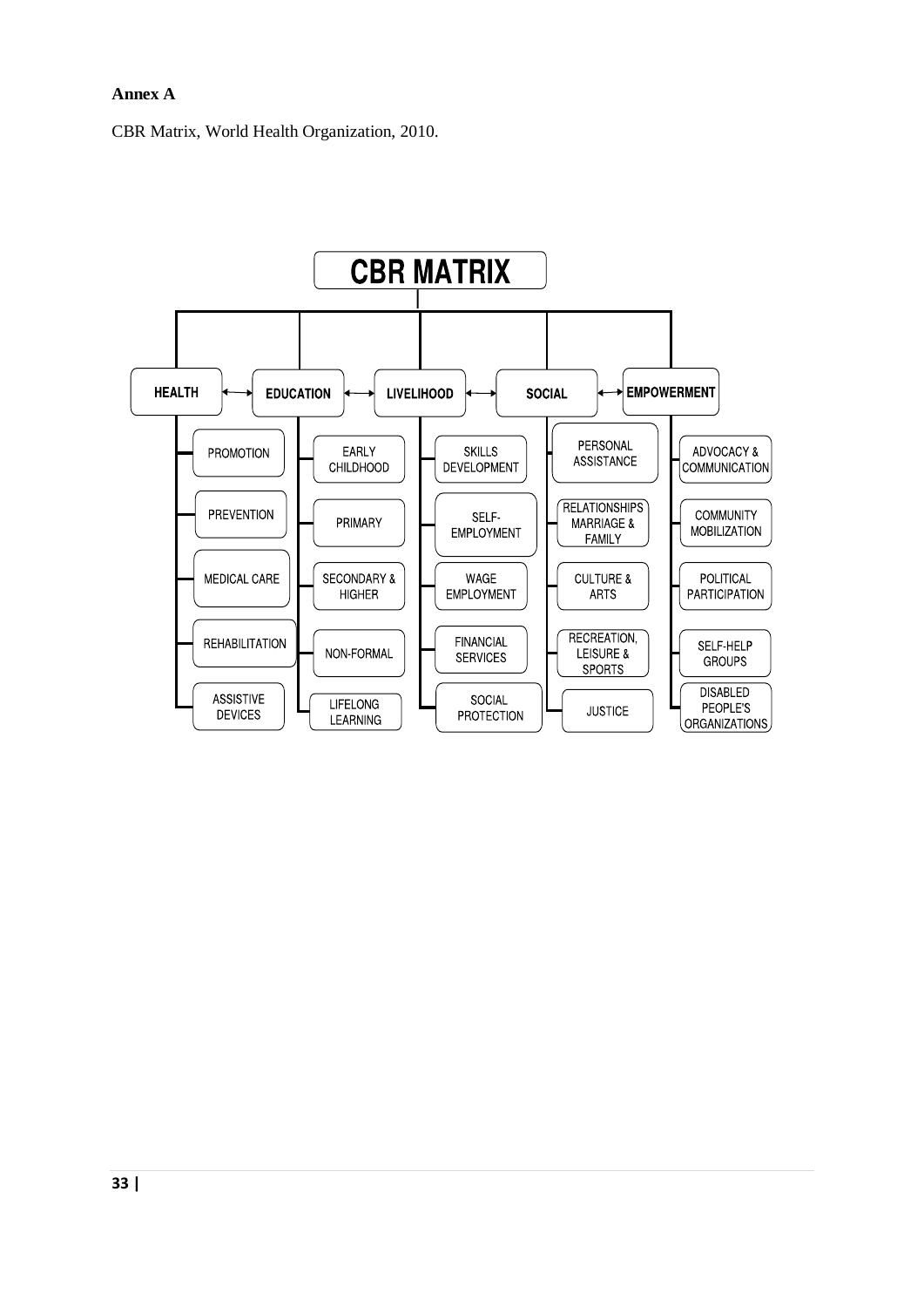## **References**

Department of Social Welfare (DSW) and The Leprosy Mission International (TLMI), 2010. *Myanmar National Disability Survey 2010.*

Disabled Working Group, 2010. *DPO Directory.*

MNPED, UNDP, UNICEF & SIDA, 2011. *Integrated Household Living Conditions Survey in Myanmar (2009-2010): Poverty Profile.*

Moreira, R.A. 2010. *Intellectual Disability in Rural Cambodia: Cultural Perceptions and Families' Challenges.*

UNESCO, 2011. *Myanmar, World Data on Education, seventh edition 2010/11.* Available at: [http://unesdoc.unesco.org/Ulis/cgi](http://unesdoc.unesco.org/Ulis/cgi-bin/ulis.pl?catno=193185&set=4FE6A2C3_2_34&gp=0&lin=1&ll=f)[bin/ulis.pl?catno=193185&set=4FE6A2C3\\_2\\_34&gp=0&lin=1&ll=f](http://unesdoc.unesco.org/Ulis/cgi-bin/ulis.pl?catno=193185&set=4FE6A2C3_2_34&gp=0&lin=1&ll=f) [Accessed 3 June 2012]

UNFPA, 2011. *State of World Population 2011: People and Possibilities in a World of 7 Billion.*

Union of Myanmar (UOM), 2008. *Constitution of the Union of Myanmar.*

World Heath Organisation (WHO), 2010. *Community-based rehabilitation: CBR guidelines.*

WHO 2011. World Report on Disability 2011.

WHO, 2012. *Community-based rehabilitation (CBR).* [Online] (Updated 2012) Available at:<http://www.who.int/disabilities/cbr/en/> [Accessed 3 June 2012]